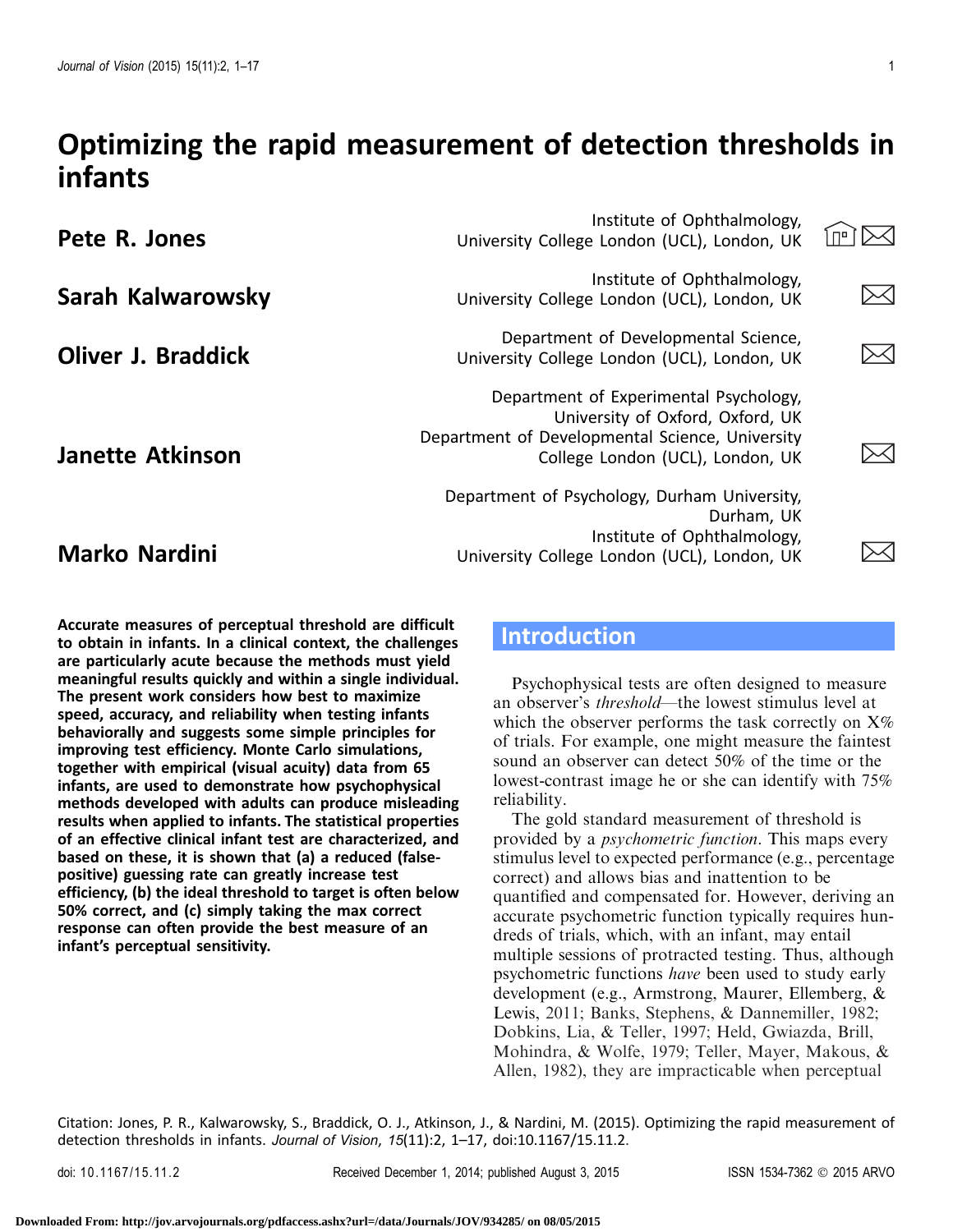sensitivity must be assessed rapidly, such as in clinics or as part of an extensive test battery.

The pragmatic alternative is to use a rapid, adaptive procedure to estimate one threshold at a single, specified level of performance. For example, a "staircase'' rule can be used to adjust the stimulus magnitude up or down until the likelihood of one incorrect answer is equal to the likelihood of two correct answers (70.7% correct; see Leek, [2001;](#page-15-0) Treutwein, [1995\)](#page-15-0). Adaptive techniques have been widely used in the laboratory to measure a host of abilities in infants, including motion detection and direction sensitivity (Wattam-Bell, [1996](#page-16-0)), temporal modulation sensitivity (Swanson & Birch, [1990\)](#page-15-0), contrast sensitivity (Banks & Salapatek, [1981\)](#page-13-0), visual acuity (Lewis, Maurer, Chung, Holmes-Shannon, & Van Schaik, [2000\)](#page-15-0), absolute tone detection sensitivity (Werner & Marean, [1991\)](#page-16-0), and auditory masking thresholds (Werner & Bargones, [1991](#page-16-0)).

However, even adaptive procedures are often too slow or too unreliable for the clinic, in which assessments must be made in a matter of minutes and in which the results must be meaningful even within a single individual. As a result, clinical tests often deviate from their laboratory counterparts in a number of respects. First, numbers of trials are typically reduced. This is done in order to minimize test durations and maximize compliance. Second, the method of computing threshold is often simplified, for example, by defining threshold as the highest or last correct response rather than by averaging over reversals (e.g., Day et al., [2008;](#page-14-0) McDonald et al., [1985](#page-15-0), p. 1158). Simple decision rules are usually justified as making the test more user-friendly for clinicians although we shall argue in the present paper that a simple decision rule may actually make the test more robust also. Third, efforts are often made to increase the amount of information gained from a single trial. For example, the target may be randomly distributed in time (e.g., as in audiograms; Day et al., [2008](#page-14-0)) or space (e.g., as in a recent test of visual acuity; Jones, Kalwarowsky, Atkinson, Braddick, & Nardini, [2014\)](#page-14-0) or the operator may be allowed to make ''a broadly integrative, subjective judgment'' (McDonald et al., [1985](#page-15-0), p. 1158) regarding whether or not the infant perceived the stimulus (i.e., rather than having to choose between toward which of two locations the infant looked). As discussed in the present manuscript, the implications of such changes are relatively complex. However, in general, they are intended to reduce the likelihood of a response being scored as correct by mistake, making correct answers more informative.

These design modifications can produce tests that function well. For example, the clinical Acuity Card test<sup>1</sup> is around seven times faster than its laboratory equivalent but does not differ significantly in terms of expected scores or test–retest reliability (Mohn & van

Hof-van Duin, [1986](#page-15-0); Teller, McDonald, Preston, Sebris, & Dobson, [1986\)](#page-15-0). However, the various procedural changes mean that rapid clinical procedures, in contrast with more traditional laboratory measures (Olsho, Koch, Halpin, & Carter, [1987](#page-15-0); Teller, [1979\)](#page-15-0), often lack a rigorous grounding in established psychophysical theory. For example, an adult asked to indicate which of two locations contains a stimulus (two-alternative forced-choice [2AFC] detection) will exhibit a false positive (''lucky guess'') rate of 50%. Conversely, it is unclear what the corresponding likelihood is that an infant will be judged to have seen a stimulus that appears in one of two locations or how a guess rate that differs markedly from 50% will affect the ultimate reliability of any test results. Furthermore, the difficulties in relating practice to theory are made greater by the particular challenges of working with infants. For example, infants often exhibit high interindividual variability and high levels of inattentiveness (see Banks & Dannemiller, [1987](#page-13-0); Swanson & Birch, [1992](#page-15-0); Teller, [1979;](#page-15-0) Viemeister & Schlauch, [1992](#page-15-0); Werner & Marean, [1991\)](#page-16-0). In contrast, many psychophysical techniques presuppose a homogeneous cohort of highly attentive observers such that, in adults, a lapse rate greater than 6% is often taken to imply ''that the experiment was not performed properly and that the data are invalid'' (Wichmann & Hill, [2001](#page-16-0), p. 1295).

These differences in both methodology and observer characteristics can cause uncertainty. For example, it is unclear (a) how the statistics of clinical tests differ from those of traditional psychophysical designs (e.g., malternative forced-choice tasks), (b) what the optimal adaptive method is to ensure fast and reliable convergence on threshold, or (c) whether taking the maximum correct response provides a valid measure of threshold. In other respects, the lack of underlying theory has led to apparent inconsistencies. For example, why is it that clinical adaptive designs often target 33% or 50% correct thresholds (Day et al., [2008](#page-14-0); Jones et al., [2014](#page-14-0); Widen et al., [2000](#page-16-0)) when adult observer models consistently recommend targeting thresholds of 83% or above (Green, [1990](#page-14-0); Klein, [2001](#page-15-0); McKee, Klein, & Teller, [1985](#page-15-0))? Finally, in some cases, a lack of theoretical clarity may even have led to undue pessimism with authors suggesting, for example, that rapid behavioral tests are unfeasible in infants younger than 6 months and will invariably ''yield unrepeatable results unless the rigors of an observer-based [laboratory] psychophysical procedure are adopted'' (Cone-Wesson, [2003,](#page-14-0) p. 175).

In the present study, we used Monte Carlo simulations, together with empirical data from a recent, automated measure of visual acuity (Jones et al., [2014](#page-14-0)), to show how the statistics of a clinical infant test can differ from those of traditional (adult) psychophysics and to determine the consequences of these differences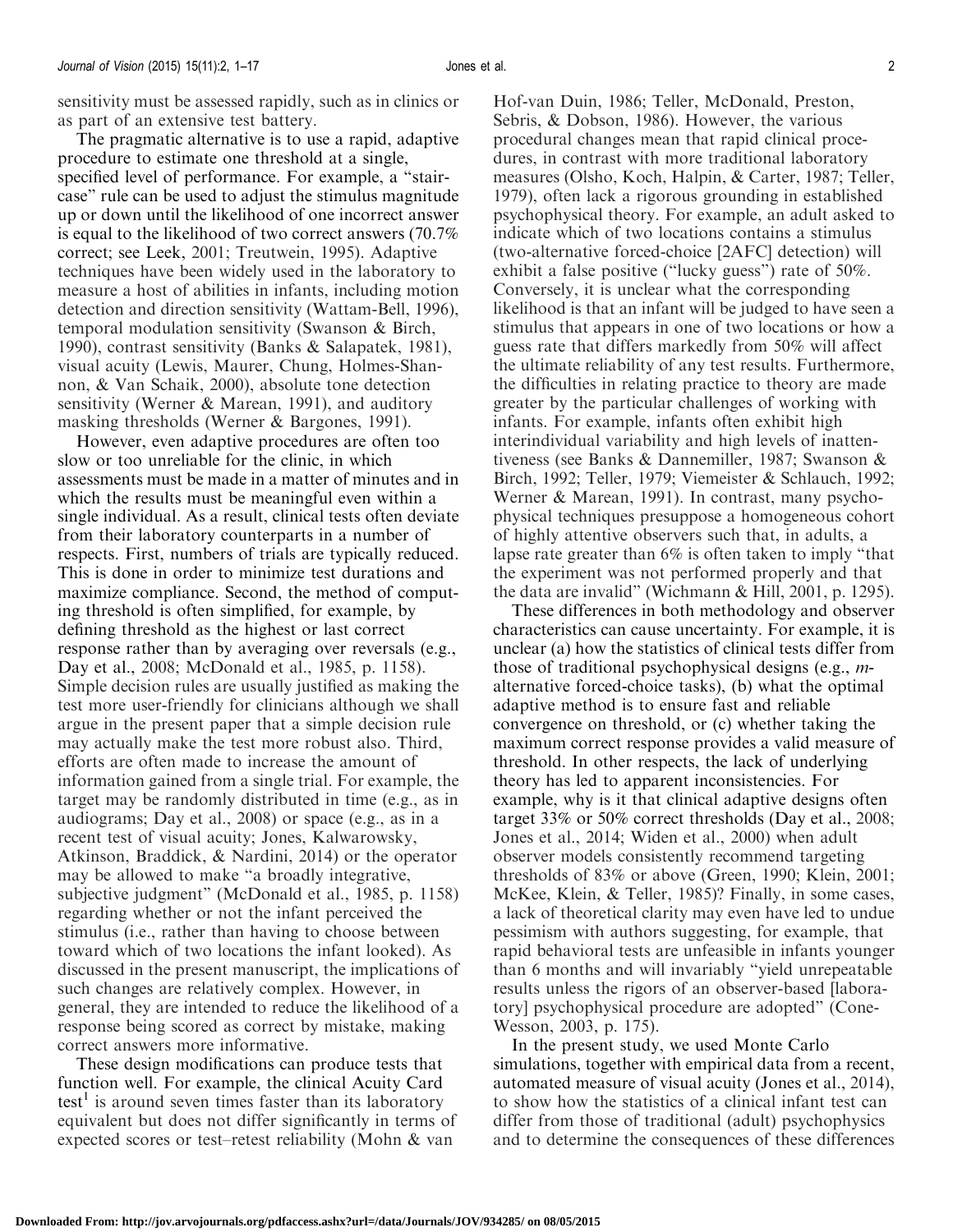A





Figure 1. Empirical apparatus and procedure, reproduced with permission from Jones et al. ([2014;](#page-14-0) ©ARVO). (A) The infant was seated on a parent's lap and viewed stimuli binocularly at a distance of 84 cm. A Tobii X120 eye tracker was mounted below the LCD screen and recorded the infant's eye movements. (B) In each trial, the screen was initially blank. A single Gabor grating was presented, which occupied approximately 3% of the total screen area. The center of the Gabor was located at a random location,  $8^\circ$  of visual angle from the infant's initial point of fixation. Infants had 2.25 s to look to the target (hit); otherwise, the trial was scored as a miss. (C) A visual ''reward'' was presented at the stimulus location at the end of every trial (independent of performance).

for optimal test design. Based on these analyses, we suggest simple maxims for improving test efficiency and demonstrate that many of the clinical practices outlined above (e.g., small numbers of trials, targeting a low threshold level of percentage correct performance, simplified computation of threshold) are logically sound. The findings may be valuable for increasing test efficiency when rapid threshold measurements are required in both clinical and basic research settings.

64cm (42°) x 40cm (27°)

# Methods

### Empirical data

Empirical data were obtained using an automated test of infant visual acuity, the final version of which was reported in Jones et al. ([2014\)](#page-14-0). Note that the present work is primarily concerned with measurements of infant detection thresholds in general. The specific task used to provide empirical data and the variable that it measured (visual acuity) are relatively unimportant, and we believe that qualitatively similar results could be derived using other infant sensory detection tasks.

Participants contributing to the present data set were 55 infants, aged 2.6–12.7 months. Partial data for 30 infants were previously reported in the cited publication along with a detailed account of the methods. The research was carried out in accordance with the Declaration of Helsinki and was approved by the local NHS England ethics committee.

The "task" was to detect a high-contrast Gabor grating (Figure 1). Infants viewed a monitor on which a high-contrast black-and-white grating was presented against an isoluminant background. Gratings with a spatial frequency too high to be resolved would be invisible. Conversely, gratings with a spatial frequency below threshold would be visible, and infants were expected to fixate visible gratings, given their preference for pattern over uniformity (Fantz, [1958](#page-14-0)). The spatial frequency of the grating was manipulated between trials in order to measure visual resolution acuity. In each trial, the grating appeared at a random location on the screen, centered anywhere along the circumference of an  $8^\circ$  diameter circle (which was, in turn, centered on the infant's point of fixation at trial onset). Infants responded by fixating the grating  $(\pm 3.6^{\circ} \text{ of its})$ center). Eye movements were recorded using a Tobii X120 remote eye tracker (Tobii Technology, AB) and were scored automatically as "hits" or "misses" by a computer-based algorithm (see Jones et al., [2014](#page-14-0), for details).

Responses were classified in terms of two alternatives: Did the infant look at the target (hit) or not (miss)? In terms of scoring, the task could be described therefore as having ''two alternatives.'' Alternatively, in adult psychophysics, tasks are often described in terms of the number of response alternatives available to the participant (for an overview of task nomenclature, see Kingdom & Prins, [2009\)](#page-15-0). However, such an approach is inappropriate for the present task because the infant was not constrained to behave in 1 of M ways. Thus, an infant could miss (fail to fixate) the target either by making no eye movements or by looking at any number of nontarget locations (on or around the screen). An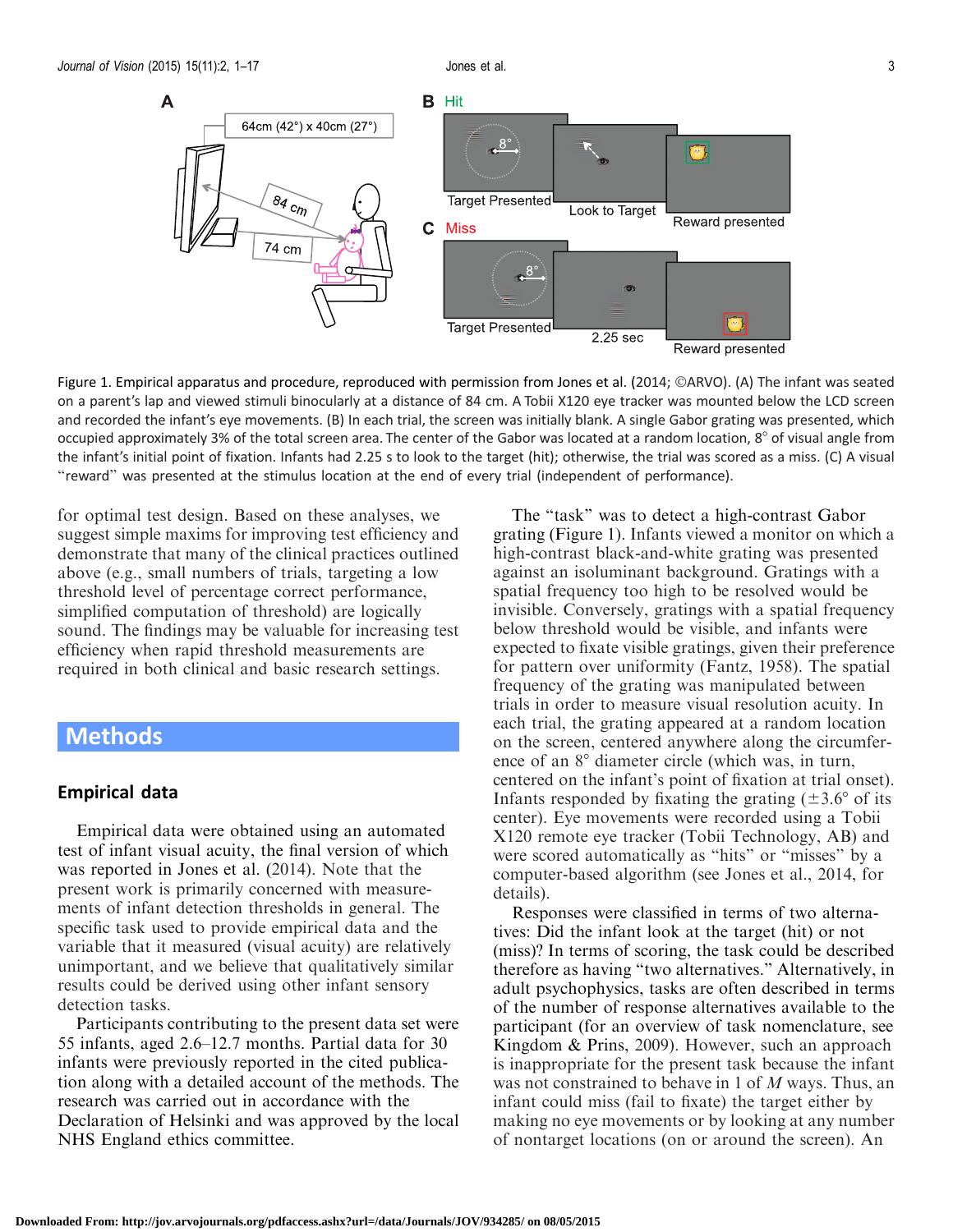<span id="page-3-0"></span>

**Trial N** 

Figure 2. Example (A) transformed two-up, one-down staircase, and (B) weighted up-two, down-one staircases. (Note that in the present paper, ''up'' corresponds to ''harder.'') Correct and incorrect responses are highlighted by green ticks and red crosses, respectively. In the transformed staircase, the unit step size was of unit length. Two correct answers were required to increase difficulty whereas only one incorrect answer was required to decrease difficulty. This staircase will converge on a threshold of 70.7% correct. In the weighted staircase, upward steps were twice as large as downward steps, and a step occurred after every answer (correct or incorrect). This staircase will converge on a threshold of 33.3% correct.

important corollary of this is that, because the infant cannot be required to select from a discrete set of responses, it is impossible to know a priori the likelihood of a correct response occurring by chance (i.e., when the infant does not detect the target). For example, an infant who searches actively for an unseen target would tend to be more likely to look at the target location than an infant who only makes eye movements in response to seen targets. Guessing rates on nonforced-choice tasks must therefore be quantified empirically as detailed below.

Although the task was identical for all infants, the parameters of the adaptive staircase were varied between two cohorts. Twenty-five infants performed a two-up, one-down transformed staircase (Levitt, [1971](#page-15-0)), targeting 71% correct (see Figure 2A). The remaining 30 infants performed an up-two, down-one weighted staircase (Kaernbach, [2001\)](#page-14-0), targeting 33% correct (see Figure 2B). Note that we here use " $N$ -up/down" to

refer to paradigms in which N trials are required to produce one adaptive step (transformed staircase) and "up/down- $N$ " to refer to situations in which N steps are made after each single trial (weighted staircase). Also note that in the present paper, "up" always corresponds to ''harder'' (higher spatial frequency) although in many other tasks this relationship is reversed (e.g., when discussing luminance detection or sound pressure level detection).

Each infant performed the same staircase between one and three times ( $\mu$  = 2.4), depending on for how long the infant remained attentive. The staircase began at 0.88 cpd. The unit step size was 0.5 octaves. The floor was 0.61 cpd. The ceiling was 15.3 cpd, after which point no target was displayed (blank trial). The adaptive staircase continued until at least 15 trials and two reversals had occurred. Three catch trials followed the main procedure: One of these was blank (invisible target), and two were suprathreshold (0.61 cpd, a stimulus level that was easily visible for all infants tested—visibility was confirmed by previous normative data and by the empirical estimates of threshold reported here). These catch trials did not affect threshold estimates but allowed guessing rates (probability of answering correctly by chance alone without having seen the stimulus) and lapse rates (probability of not responding to a normally visible stimulus) to be quantified. Thus, failure to fixate a suprathreshold target catch trial was taken to indicate a ''lapse,'' and fixation of the target location on an invisible target catch trial was taken to indicate a lucky guess. Note that, in keeping with the psychophysical literature (e.g., Prins, [2012;](#page-15-0) Wichmann & Hill, [2001](#page-16-0)), we use the term ''lucky guess'' loosely to describe any situation in which a response was not determined by the stimulus but was nonetheless scored as correct (e.g., including when the stimulus was not visible or when a lapse occurred). It should not, however, be taken to imply that infants were actively attempting to find unseen targets. Thus, a correct ''guess'' could occur by chance if, for example, the infant happened to look in the direction of the stimulus as he or she turned to face a parent. Note also that lapse and guess rates are determined both by the characteristics of the infant and any misclassification of responses by the experimenter/eye tracker. However, in the reported data, eye movements were classified using an automated eye-tracking algorithm, and anecdotally, classification errors occurred only rarely (see Jones et al., [2014\)](#page-14-0).

It is important to stress that talk of lapses or guesses should not be taken to imply any particular behaviors on the part of the infant. For example, infants may make a false negative (lapse) response either by making no response (e.g., because they are tired) or by making an incorrect eye movement response (e.g., because they are distracted by something extraneous). The paradigm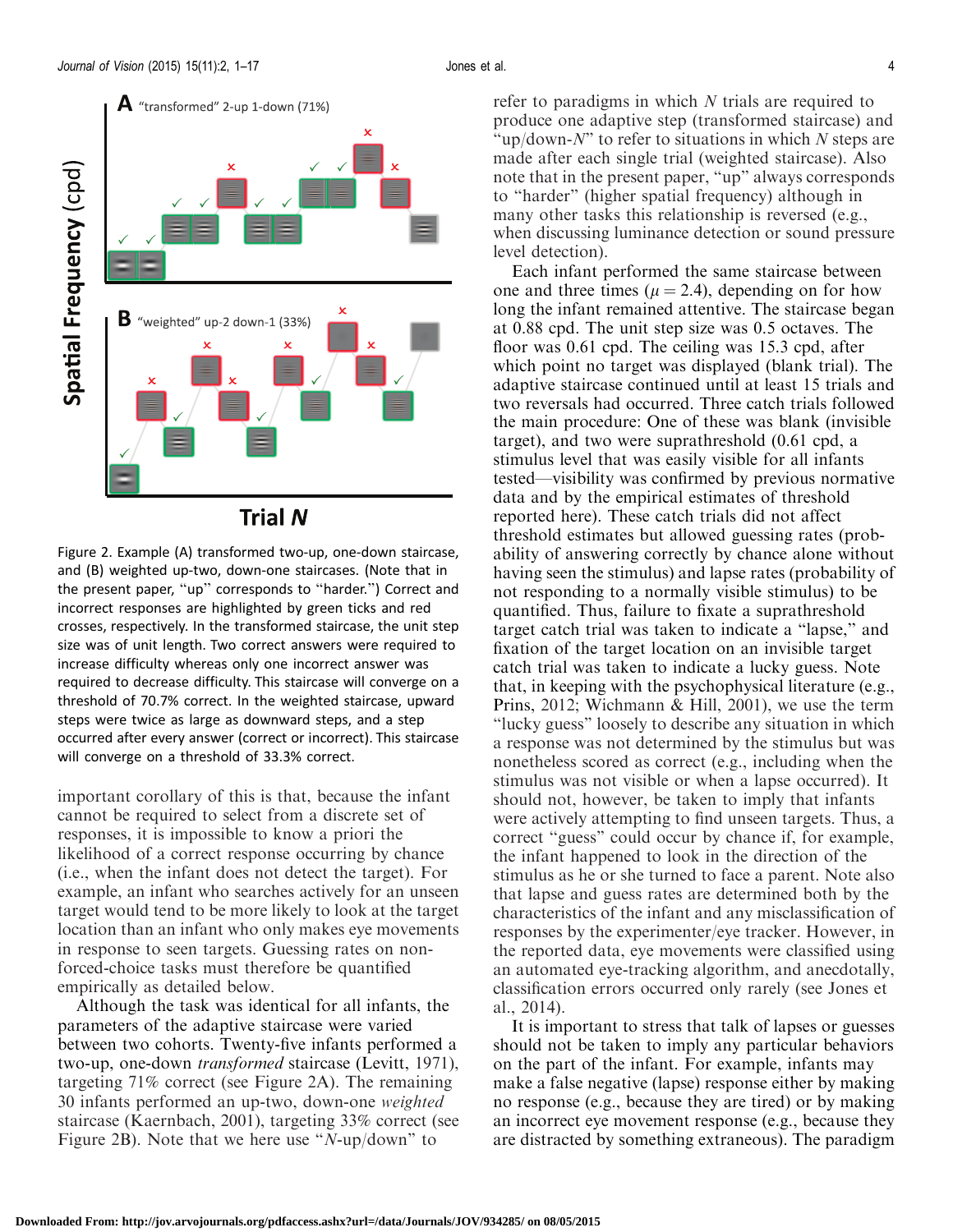#### <span id="page-4-0"></span>Simulated data

Simulations were also used to explore how various adaptive tracking algorithms would be expected to perform given the challenges particular to testing infants (high lapse rates, few trials). Except when stated otherwise, simulated guess rates and lapse rates were set to their group-mean empirical values as observed in the 30 infants who performed catch trials. Other parameters, such as the shape and slope of the psychometric function, were fixed at values representative of the infant visual acuity literature (Teller, Mar, & Preston, [1992\)](#page-15-0). Note that these latter values were only intended as plausible approximations, and small deviations would not have affected the present results qualitatively.

Simulated observers followed the principles of signal detection theory (SDT; Green & Swets, [1974;](#page-14-0) Macmillan & Creelman, [2005](#page-15-0); Wickens, [2002](#page-16-0)). In each trial, there was a probability,  $\lambda$ , that the simulation had an "attentional lapse" (the lapse rate; Green, [1995;](#page-14-0) Prins, [2012;](#page-15-0) Wichmann & Hill, [2001\)](#page-16-0). When such lapses occurred, the simulation made an unbiased guess, which had a fixed probability of being correct,  $\gamma$ , independent of the stimulus level (the guess rate). Otherwise, the simulation responded by comparing the internal estimate of the stimulus,  $x$ , to a fixed decision criterion (which was assumed to be ideal/unbiased throughout). Following SDT, the internal estimate was a noisy but unbiased representation of the true stimulus level. Specifically, in each trial,  $x$  was the sum of the true stimulus value and a value drawn from a zeromean, log-normal random distribution intended to represent the ''internal noise'' inherent in observers' decision making. In practice, this model of decision making meant that the probability of responding correctly was determined by a log-normal psychometric function, thus

$$
P(correct|x)
$$
  
= 
$$
\begin{cases} \gamma, & \text{if } R \sim U([0,1]) < \lambda \\ (\gamma - 1)(\lambda - 1) & , \\ \times (1 - \ln \Phi(x; \mu, \sigma)) + \gamma, & \text{otherwise} \end{cases}
$$
 (1)

where  $R \sim U([0, 1])$  is a random value uniformly distributed between 0 and 1, and  $\ln \Phi$  is the log-normal cumulative density function:

$$
\ln \Phi(x|\mu, \sigma) = \frac{1}{2} + \frac{1}{2} \operatorname{erf} \left[ \frac{\ln x - \mu}{\sqrt{2}\sigma} \right]. \tag{2}
$$

Example functions corresponding to Equation 1 are shown graphically in the Results [\(Figure 3B\)](#page-5-0). Note that the use of logarithmic noise merely reflects how psychometric functions have been observed to be distributed on grating-detection tasks (e.g., Anderson, Evans, & Thibos, [1996](#page-13-0)). When plotted on a logtransformed x-axis, Equation 1 produces a cumulative Gaussian sigmoid.

### Results

#### Lapse rates are higher in infants, but rates of guessing correctly are generally lower

To characterize infants' lapse rates,  $\lambda$ , and guess rates,  $\gamma$ , the three catch trials at the end of each test sequence were examined. Aggregating across infants, lapse rates (failure to fixate a suprathreshold target) were 25.9%, and guess rates (fixating the target region in a blank trial by chance) were 6.9%. From this, one would expect infants to respond independent of the stimulus on one in four trials and to be scored correct by chance in one in 14 of these trials.

From inspection of [Figure 3A](#page-5-0), it can be seen that lapse and guess rates were stable across repeated test runs. Furthermore, error rates were broadly similar across younger (3–6 months) and older (6–12 months) infants, although we cannot speculate on infants outside this range, and there is likely to be substantial individual variation between infants irrespective of age.

The error rates observed in infants are markedly different from those found in typical, ''laboratory'' psychophysics with either infants or adults. For example, in a classic 2AFC task, the expected guess rate is 50%, and lapse rates tend to be almost zero. This corresponds to a psychometric function in which proportion correct varies sigmoidally between approximately 0.5 and 1.0 ([Figure 3B](#page-5-0), dashed line). Such functions are commonly reported for studies using 2AFC methods in both adults and infants (Gwiazda, Wolfe, Brill, Mohindra, & Held, [1980;](#page-14-0) Teller et al., [1982\)](#page-15-0). In contrast, infants on the present clinical task were far more likely to miss a visible target (lapse) and far less likely to be correct by chance (guess).

The infants' low guess rate,  $\gamma$ , reflects a low likelihood that a response would be scored as a ''hit'' by chance. In the present test, low guess rates were, in part, due to properties of the methodology (a large number of possible target locations and a score of "miss" if the infant failed to fixate the target within a fixed time frame) and were, in part, due to properties of the infant participants (an indisposition to search actively for an unseen target). Notably, the large number of target locations was made possible by the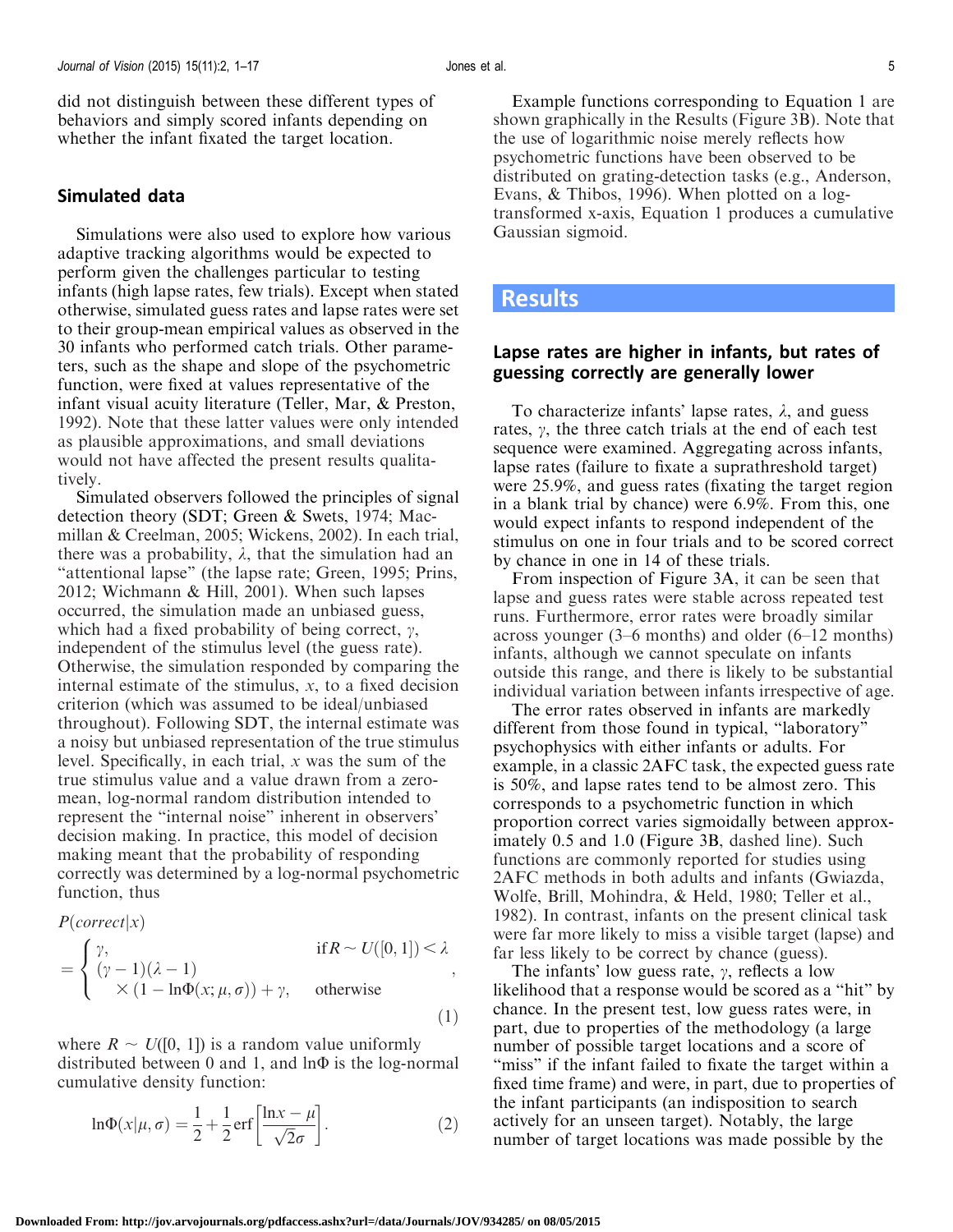<span id="page-5-0"></span>

Figure 3. (A) Group aggregate false negative (lapse) and false positive (guess) rates for suprathreshold target catch trials and invisible target catch trials, respectively. These error rates are shown: (a) broken down by experimental block number, (b) broken down by infants' age (in months), and (c) aggregated across all blocks/infants. Note that the guess rate describes the likelihood of a ''guess'' being correct, not of a guess occurring. (B) Example model psychometric functions for an ''infant'' observer with a guess rate and lapse rate corresponding to the (sum all) empirical infant data (blue) and for an idealized ''adult''-like observer performing a 2AFC task with zero lapse rate (black, dashed). The slope and mean of these functions were chosen arbitrarily for display purposes.

use of an eye tracker to register precisely where the infant was looking. In contrast, human coders are considerably less precise at judging gaze location,  $\alpha$  and beyond two target locations, any improvements in measurement sensitivity tend to be outweighed by increased trial durations and greater classification errors (Teller, [1979](#page-15-0)). Thus, when using a human coder to score infants' responses, it might be expected that the guess (false positive) rate would be much greater than reported here. However, this need not necessarily be the case. See [General discussion](#page-10-0) for more regarding strategies for reducing guess rates.

Infants also exhibited high lapse rates,  $\lambda$ . This reflects their relative inattentiveness and the lack of an explicit task. Adult observers in traditional psychophysical paradigms tend to be diligent, motivated, and taskoriented. As a result, responses are determined almost exclusively by task-relevant perceptual information. In contrast, infants are under no imperative to perform the experimenter's task, and responses may be influenced by many variables, including level of motivation, interest, extraneous events, and outcomes of previous trials as well as by task-relevant perceptual factors. It is therefore unsurprising that infants often failed to fixate a supra-threshold stimulus even when it was clearly visible to them. Interestingly though, it is also common, even for laboratory studies of infants, to report psychometric functions that asymptote near one, implying near-zero lapse rates (e.g., Gwiazda et al., [1980;](#page-14-0) Teller et al., [1982](#page-15-0)). This may reflect a systematic difference between clinical and laboratory testing with the latter incorporating less distracting environments or more compliant participants. However, a more parsimonious explanation is that differences in lapse rates are an artifact of how data are collected and reported. Thus, in the present experiment, stimuli were presented based on a predetermined, automated algorithm, and every stimulus presentation was considered a (valid) trial when analyzing the data. However, as discussed in the [General discussion,](#page-10-0) in many laboratory experiments, testing will be paused if an infant appears inattentive, and trials will be excluded, post hoc, if the infant did not appear to be paying attention. In this way, the effective lapse rate present in the reported data may be near zero even if the infant was not paying attention for a substantial proportion of the time. Notably though, such an approach is inappropriate for rapid assessments (i.e., when the opportunity to repeat trials is limited) or when using automated methods in which lapses in attention cannot be identified reliably.

### Given low guess rates and high lapse rates, the ideal threshold to target is often  $\leq$ 50% correct

When using adaptive staircases, most authors recommend targeting a high performance threshold, such as 83% correct (McKee et al., [1985\)](#page-15-0) or 94% correct (Green, [1990](#page-14-0); Klein, [2001;](#page-15-0) although cf. García-Pérez, [2001\)](#page-14-0). However, as McKee et al. ([1985\)](#page-15-0) acknowledge, high target thresholds cease to be appropriate once lapse rates increase beyond a few percentage points. In fact, given the 26% lapse rate observed in the first section of [Results](#page-4-0) (Figure 3), thresholds above 74% correct would not even exist on the infant psychometric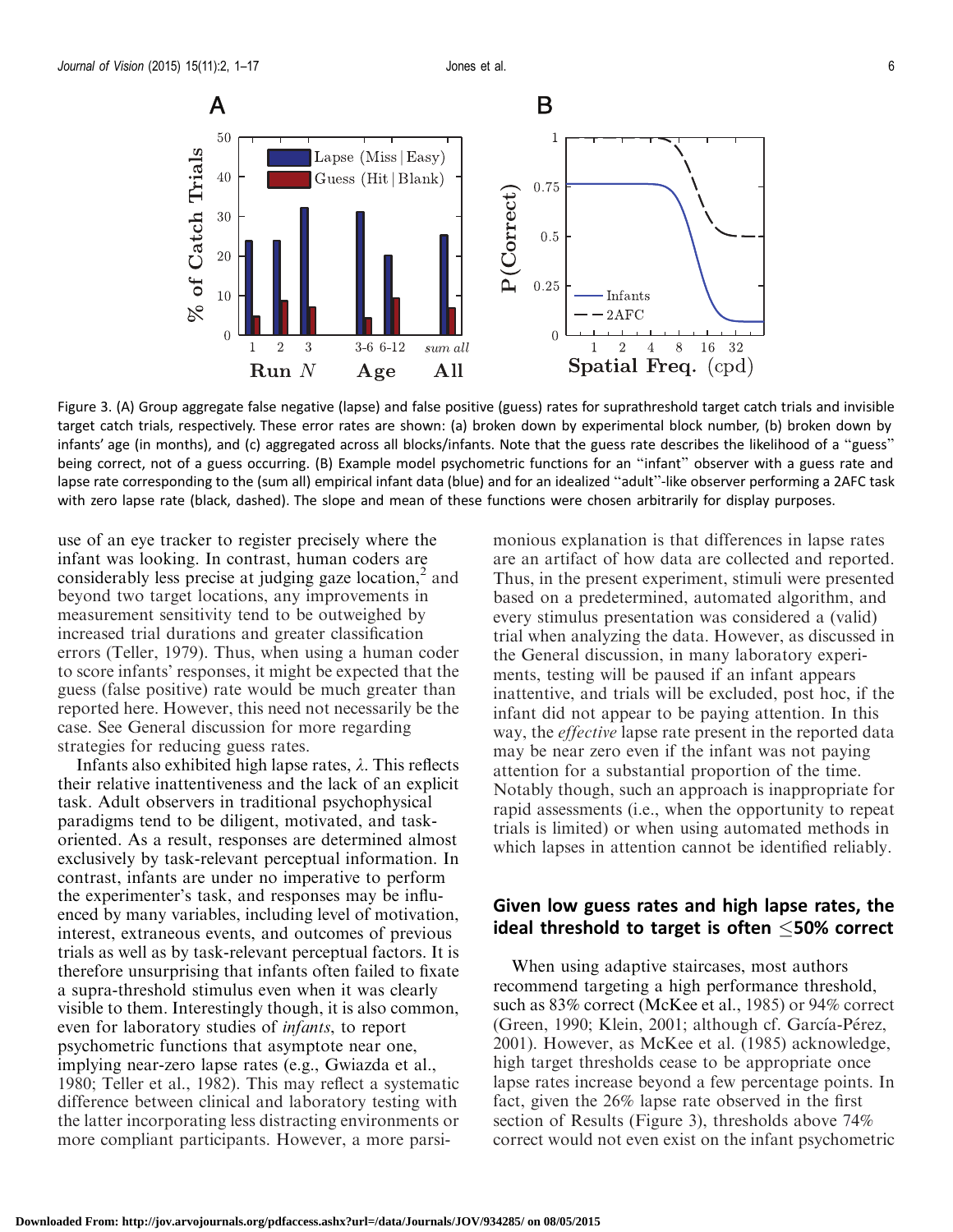<span id="page-6-0"></span>

Figure 4. Effect of target performance level on threshold estimate accuracy. Mean  $(\pm 1 \text{ SD})$  threshold estimates (square symbols) were made at 10 levels of target percentage correct. Mean threshold was computed by averaging more than 2,000 independent simulations. Within each simulation, a threshold was computed by averaging over the last 64 reversals of a 256 reversal staircase. The continuous distributions show the true psychometric function for (A) an idealized 2AFC observer performing a 2AFC task (with zero lapse rate), and (B) a simulated infant participant with a lapse rate and guess rate corresponding to the empirical values observed in the first section of [Results](#page-4-0) (see [Figure 3\)](#page-5-0). Note that error bars for thresholds estimated near the upper and lower limits of the function extend beyond the plotted range. Gray arrows denote threshold estimates that fell outside of the displayed range (e.g., staircases targeting thresholds lower than the guess rate tended upward toward infinity).

function. Targeting them would result in threshold estimates that tended upward toward infinity (or until the measurement ceiling was reached).

Lower targets, such as the commonly used threshold of 71% correct, does exist on the infants' psychometric function but would not be ideal given the lapse rates and guess rates observed in the first section of [Results](#page-4-0). Thus, Figure 4 shows the results of Monte Carlo simulations in which differently weighted staircases were used to target various points on the psychometric function (Kaernbach, [1991\)](#page-14-0). The results are clear and unsurprising. When guess rates were nonzero, as in the case of an idealized 2AFC observer (Figure 4A), thresholds near floor tended to be overestimated. Conversely, when lapse rates were nonzero, as in our infant data set (Figure 4B), thresholds near ceiling tended to be underestimated. Furthermore, for these ''borderline'' cases, the level of measurement variability was high; repeated thresholds often fluctuated by an octave or more even though each estimate was computed using many hundreds of trials (see Figure 4). The ideal target for providing an unbiased estimate of sensory ability lay at approximately the midpoint of the function. This midpoint would be at 75% correct for an idealized adult performing a 2AFC task but was 40.5%

given the empirical infant data in the first section of [Results](#page-4-0). Thresholds in this region can be tracked, for example, by using a one-up, one-down staircase to target 50% correct or by using a weighted up-two, down-one staircase to target [3](#page-13-0)3.3% correct.<sup>3</sup>

In short, Figure 4 shows how thresholds estimated far from the midpoint of the psychometric function become progressively inaccurate and imprecise. Moreover, extreme threshold targets also have additional undesirable consequences for researchers looking to perform statistical comparisons between groups of infants. For example, in the [Supplemental Material](http://), we show how, when targeting an extreme value of percentage correct performance, interindividual variability in lapse or guess rates can lead to a highly skewed sampling distribution of threshold estimates. This can cause summary statistics, such as group-mean threshold, to become misleading and complicates the use of parametric statistical tests such as  $t$  tests and ANOVAs.

Speed is also critical when considering what performance level to target because infants often provide only a small number of trials (and as will be noted in the third section of [Results](#page-4-0) below, the effective number of trials may be lower still). It is therefore imperative that the staircase converges on threshold as quickly as possible.

[Figure 5](#page-7-0) shows simulations demonstrating how number of trials until convergence varies as a function of the staircase algorithm and as the distance from true threshold in trial one varies [\(Figure 5A](#page-7-0)). When the staircase begins near threshold, speed is of trivial concern; virtually any staircase algorithm will yield estimates close to the observer's true threshold in around a dozen trials ([Figure 5B](#page-7-0)). However, when true threshold is far from the starting point, the situation is more complex. For example, in the present task, the acuity threshold of a 1-year-old infant was expected to lay approximately nine steps from the initial stimulus value (given a starting level of 0.88 cpd). In this case, a staircase targeting a higher level of percentage correct would be expected to take substantively *longer* to converge ([Figure 5C;](#page-7-0) e.g., solid black line vs. gray dotted line). This is counterintuitive as stimuli corresponding to higher percentage correct performance lie closer to the starting point. However, the difference in convergence rate is explained by the present combination of high lapse rates and low guess rates. Together, these result in frequent chance misses (false negatives) but relatively few chance hits (false positives). In staircases that target thresholds above 50% correct, steps following misses are larger and/or occur more often than steps following hits. Such staircases are therefore susceptible to becoming skewed downward (underestimation of threshold). By contrast, in a weighted up-two, down-one (33.3%) staircase (see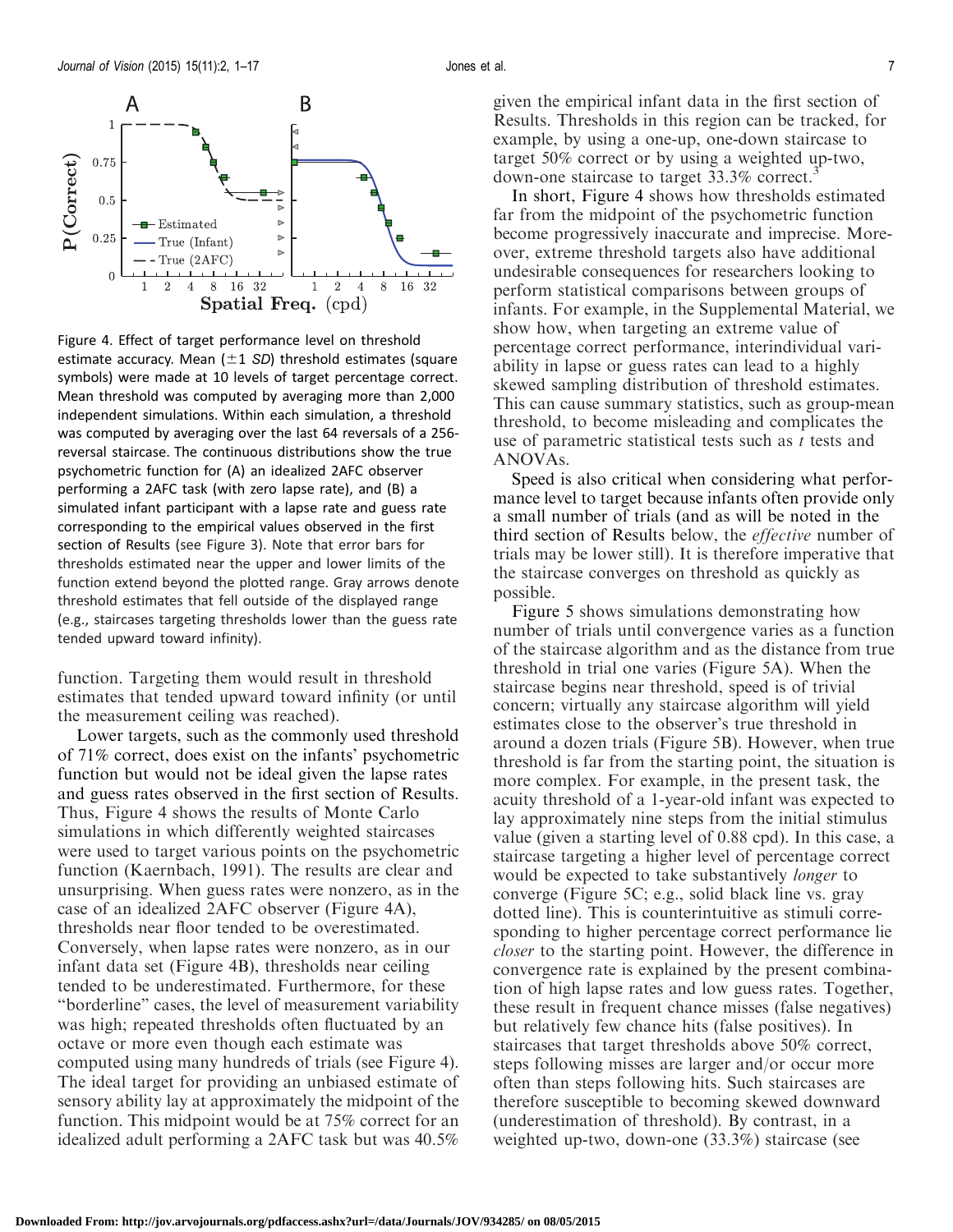<span id="page-7-0"></span>

Figure 5. Estimated threshold as a function of number of trials, using four different threshold targets and either a low or a high underlying threshold. (A) The underlying psychometric functions for simulated young and old infants. Markers on the right show the starting point of all adaptive staircases (gold star) and the true 50% correct threshold for the younger (down arrow) and older (up arrow) infant. For clarity, the true values for the other three target thresholds are not marked but can be inferred by reading upward from the x-axis and then across. (B) Results of 20,000 Monte Carlo simulations (per staircase algorithm) for the simulated young infant, showing how threshold estimates made using each of four staircase algorithms vary with number of trials. In each case, threshold was computed as the mean of the highest (even) number of reversals available (C) Same as (B), for the simulated older infant (i.e., more steps required to reach true threshold given same staircase starting point).

[Figure 2B](#page-3-0)), steps following chance misses have less impact on the staircase because a false negative response can be compensated for by a hit on either of the two subsequent trials. Staircases targeting lower thresholds are therefore more robust to false negative results (although, on the other hand, they would be more susceptible to becoming skewed upward by false positive results, i.e., if both lapse rates and guess rates were high).

Considerations of speed therefore lead to the same conclusion as those of accuracy: Given high lapse rates and low guess rates, targeting a threshold of around 40.5% is preferable to targeting the higher levels of performance recommended in adult psychophysics.

We assessed these findings empirically by comparing infant acuity thresholds (measured in two independent cohorts of infants as described above), using either a weighted up-two, down-one staircase (33.3%;  $N = 30$ ), or a two-down, one-up transformed staircase (70.7%; N  $=$  25). The results are shown in Figure 6. The staircase targeting 33.3% correct (Figure 6, circles) provided robust visual acuity estimates. There was a strong improvement in acuity with age,  $F(1, 28) = 35.06$ ,  $p <$ 0.001, and this trajectory replicated,  $\beta_{\rm obs} = 0.98$  versus  $\beta = 1.0$ ,  $t(28) = -0.38$ ,  $p = 0.710$ , n.s., previous reports that visual acuity improves by 1.0 cpd/month within the first year of life (Salomão & Ventura, [1995;](#page-15-0) see also Dobson & Teller, [1978;](#page-14-0) Mayer et al., [1995\)](#page-15-0). In contrast, the 70.7% correct acuity estimates were markedly poorer. Thresholds were consistently near floor and failed to yield any effect of age,  $F(1, 23) = 1.95$ ,  $p =$ 



Figure 6. Empirical acuity thresholds, measured using either a high (red squares) or low (blue circles) threshold target. Each point represents the geometric mean of one to three threshold estimates, averaged within a single infant. The gray shaded region shows the 90% tolerance limits for normative data ( $N =$ 646) from Salomão and Ventura [\(1995](#page-15-0)). The blue circles show good-accuracy data, derived using a weighted up-two, downone staircase and reported previously in Jones et al. ([2014\)](#page-14-0). The red squares show low-accuracy data, derived using a transformed two-down, one-up staircase (previously unreported).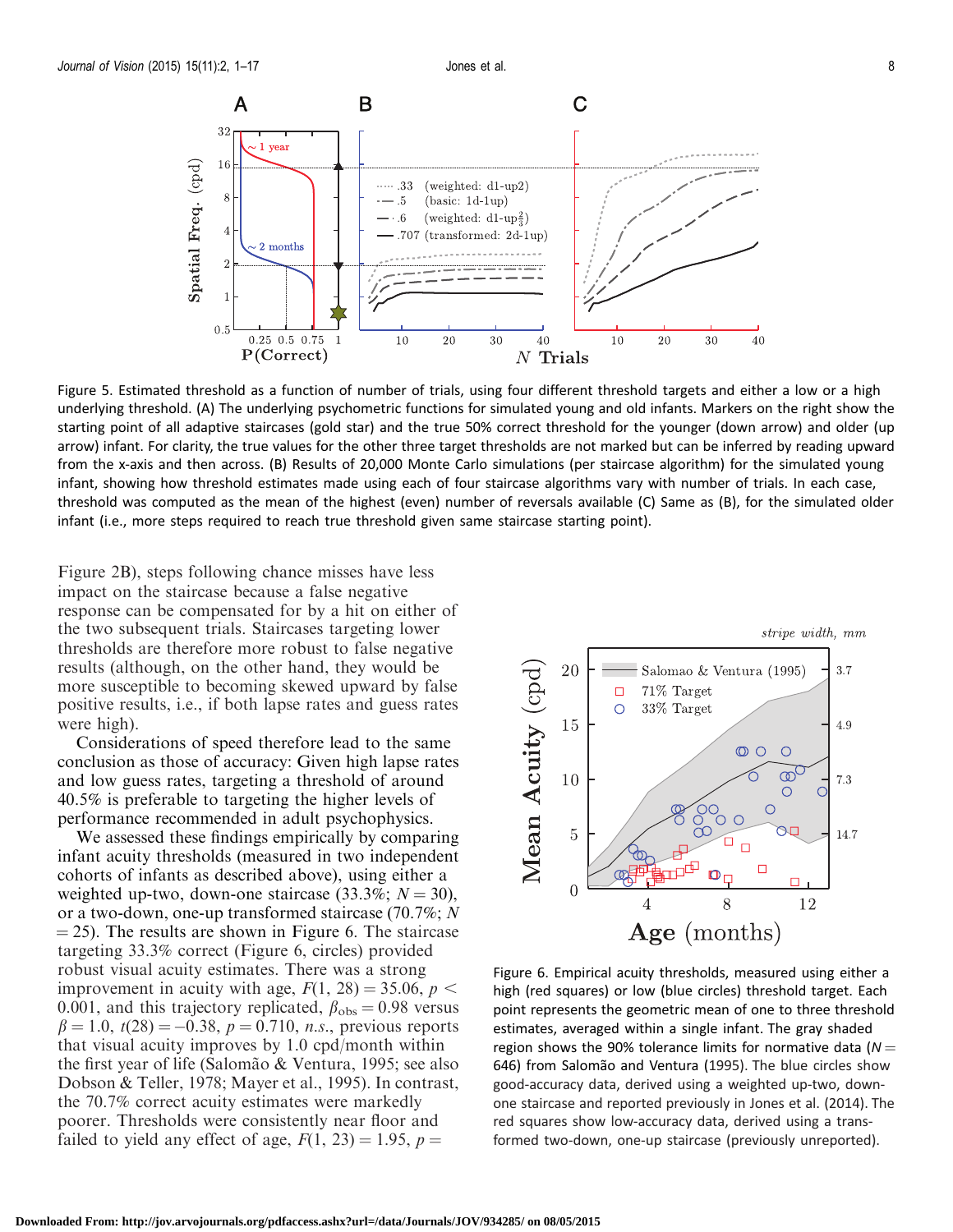<span id="page-8-0"></span>0.176, n.s. The empirical data therefore support the conclusion that targeting a low percentage correct threshold is liable to yield a more accurate estimate of an infant's perceptual sensitivity.

### Given low guess rates and high lapse rates, max correct can provide the most robust measure of threshold

The textbook way to compute threshold from an adaptive staircase is to average the variable parameter over the last N reversals (i.e., the last N occasions on which the stimulus changed from increasing to decreasing in magnitude or vice versa). In practice though, many clinical tests simply take the maximum correct response (i.e., the lowest stimulus magnitude that the subject was judged to see or hear) as the measure of an infant's threshold (e.g., Day et al., [2008](#page-14-0); Teller et al., [1986\)](#page-15-0). To investigate the validity of the max correct rule, Monte Carlo simulations were run, comparing the effects of basing thresholds simply on max correct versus averaging over two, four, or eight reversals. The simulated observer's properties corresponded to those shown graphically in [Figure 4B](#page-6-0). The staircase always targeted 33.3% correct, and its parameters were identical to those described in the empirical methods (see also [Figure 2B\)](#page-3-0).

The results of these simulations are shown in Figure 7. In terms of the number of trials required to estimate threshold accurately (Figure 7A), the eight-reversal method was noticeably slower. It failed to converge reliably until at least 20–25 trials, which is too long for some pediatric tests. However, there was little difference between using a smaller numbers of reversals and/ or with using the max correct rule; all of these methods produced similar mean threshold estimates when trials were few. As the number of trials increased beyond 25, threshold inflation started to become problematic for the max correct rule (i.e., because a single lucky guess can permanently raise the estimate). However, this is likely outside the range of many clinical tests. For example, the infants in the second section of [Results](#page-4-0) only completed 15 trials per staircase, on average.

Second, we considered the number of trials required to yield any estimate of threshold (Figure 7B). Here again, there was a clear difference between using eight reversals and the other techniques. It took 23 trials for eight reversals to be guaranteed whereas using fewer reversals or a max correct rule could guarantee an estimate of threshold by around five to 10 trials.

Third and finally, we examined variability between estimates (Figure 7C). Unsurprisingly, averaging over more reversals gave a more reliable estimate of threshold (although this may not hold in practice; see below). But again, there was relatively little difference



30



Figure 7. Effects of threshold computation method on estimated acuity as a function of number of trials. Data were derived using Monte Carlo simulations ( $N = 20,000$ ) (A) Mean threshold estimate (true value given by the triangular marker on the ordinate). (B) Proportion of staircases yielding a threshold estimate. (C) Standard deviation of threshold estimates, smoothed using polynomial spline fitting.

in standard deviation between max correct, two, and four reversals.

In short, the simulations appeared to show that, with few trials ( $N < 25$ ), there is relatively little difference between using max correct and two or four reversals and that averaging over more reversals gives more reliable estimates but at the risk of not yielding any estimate at all within the number of trials permitted.

These conclusions were largely supported by the empirical data. Thus, [Table 1](#page-9-0) shows the results when the four methods of threshold computation were applied to the empirical data ( $N = 74$  staircases, from the 30 infants who performed the 33.3% target condition only). As the simulations predicted, threshold estimates were very similar across max correct and two or four reversals. Conversely, requiring eight reversals resulted in results that were correlated overall but which exhibited lower average thresholds and less estimate variability but a larger number of staircases being excluded (for failing to yield sufficient reversals to compute a threshold). Exclusion rates were approximately uniformly distributed across the three staircases  $(S_1 = 19\%, S_2 = 24\%, S_3 = 14\%)$  and between infants.<sup>4</sup>

Based on the forgoing, it appears that the best way to compute threshold might be to average over the highest number of reversals available in a given staircase.<sup>[5](#page-13-0)</sup> However, on close inspection, it can be seen that averaging over small numbers of reversals actually resulted in slightly greater test–retest variability than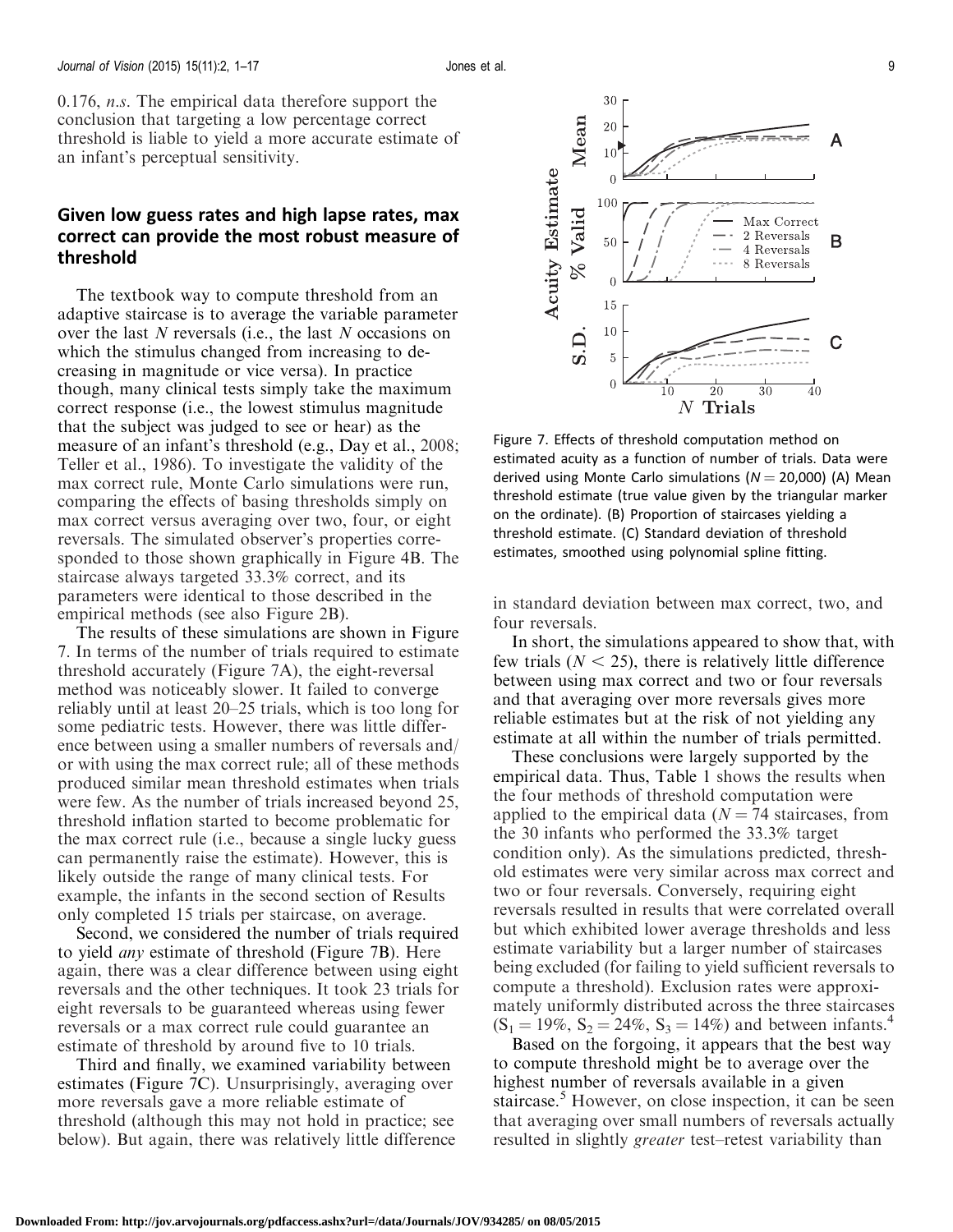<span id="page-9-0"></span>Journal of Vision (2015) 15(11):2, 1–17 **Subseteral Security Convention Convention** Jones et al. 10

| Method          | N excluded | ΔT      |      |           | Test-retest |
|-----------------|------------|---------|------|-----------|-------------|
| Max correct     | $0(0\%)$   | n.a.    | n.a. | n.a.      | 0.82        |
| Two reversals   | $0(0\%)$   | 0.04    | 0.90 | < 0.001   | 0.85        |
| Four reversals  | 1(1%)      | $-0.03$ | 0.92 | < 0.001   | 0.92        |
| Eight reversals | 42 (57%)   | $-0.09$ | 0.88 | $<$ 0.001 | 0.57        |

Table 1. Effects of threshold computation method on empirical threshold estimates. Notes: From left to right: method of threshold computation; number of staircases excluded (data derived from 30 infants;  $\mu = 2.4$  staircases per infant); mean difference in estimated threshold in octaves (negative  $=$  max correct was higher); r and p values for correlations with max correct; mean absolute within-infant test–retest difference in octaves (higher = greater threshold estimate variability). Test–retest differences were computed using successive staircase: S<sub>1</sub> versus S<sub>2</sub>, S<sub>2</sub> versus S<sub>3</sub> (each infant was tested two to three times within a single ~30-min period with short breaks between successive staircases).

the max correct method (Table 1, column 6). This was unexpected given the simulation results, which had suggested that statistical reliability improves monotonically with number of trials [\(Figure 7C\)](#page-8-0). Furthermore, inspection of the individual data indicated that on some occasions, averaging two or four reversals produced thresholds that were markedly lower than either the max correct estimate or what would be expected given the infant's age (Figure 8, crosses).

To see why greater numbers of reversals may not provide more reliable estimates of threshold, consider that to average over multiple reversals is to tacitly assume that ''the psychometric function is stationary over time'' (Levitt, [1971](#page-15-0), p. 468), that is, to assume that each stimulus level will always produce the same expected level of performance. Although stationarity may be an acceptable assumption in adults (although fatigue, learning, or bias make it never strictly true; see Jones, Shub, Moore, & Amitay, [2015](#page-14-0)), it is often patently false in infants, whose behavior often varies markedly even within a short testing session. For example, some infants may be inattentive at the

beginning of a test (e.g., reaching for the rattle that they were previously playing with) but then settle. Other infants may perform well initially but then become agitated or bored. These changes may happen suddenly or gradually over time. Moreover, the loss of attention may be permanent, resulting in a "V"- or " $\Lambda$ "-shaped staircase, or it may fluctuate (for example in response to hitting threshold), resulting in a ''sawtooth'' staircase. Both of these patterns were observed in individual infants among those tested in the second section of [Results](#page-4-0) [\(Figure 9A](#page-10-0)). Furthermore, as has been previously reported (Atkinson, Wattam-Bell, Pimm-Smith, Evans, & Braddick, [1986](#page-13-0)), changes in attention are particularly great in infants older than 6 months, who are often very alert initially but are liable to quickly lose interest.

The corollary of this is that it is not always true that ''the longer the staircase, the more accurate the estimate" (García-Pérez, [2001\)](#page-14-0). In some cases, estimates may not improve. For example, Atkinson et al. ([1986](#page-13-0)) found no significant difference between acuity estimates made based on 20 trials and those using 50



Figure 8. Individual differences between thresholds computed using a max correct (x-axis) versus a two-reversals (y-axis) rule. Each point represents a threshold computed both ways using a single infant's data (same empirical data used to compute both thresholds). Each infant contributed either two or three data points (i.e., each infant performed two to three adaptive staircases). Points at which the max correct and two-reversal estimates deviate by more than one octave are highlighted with a red cross.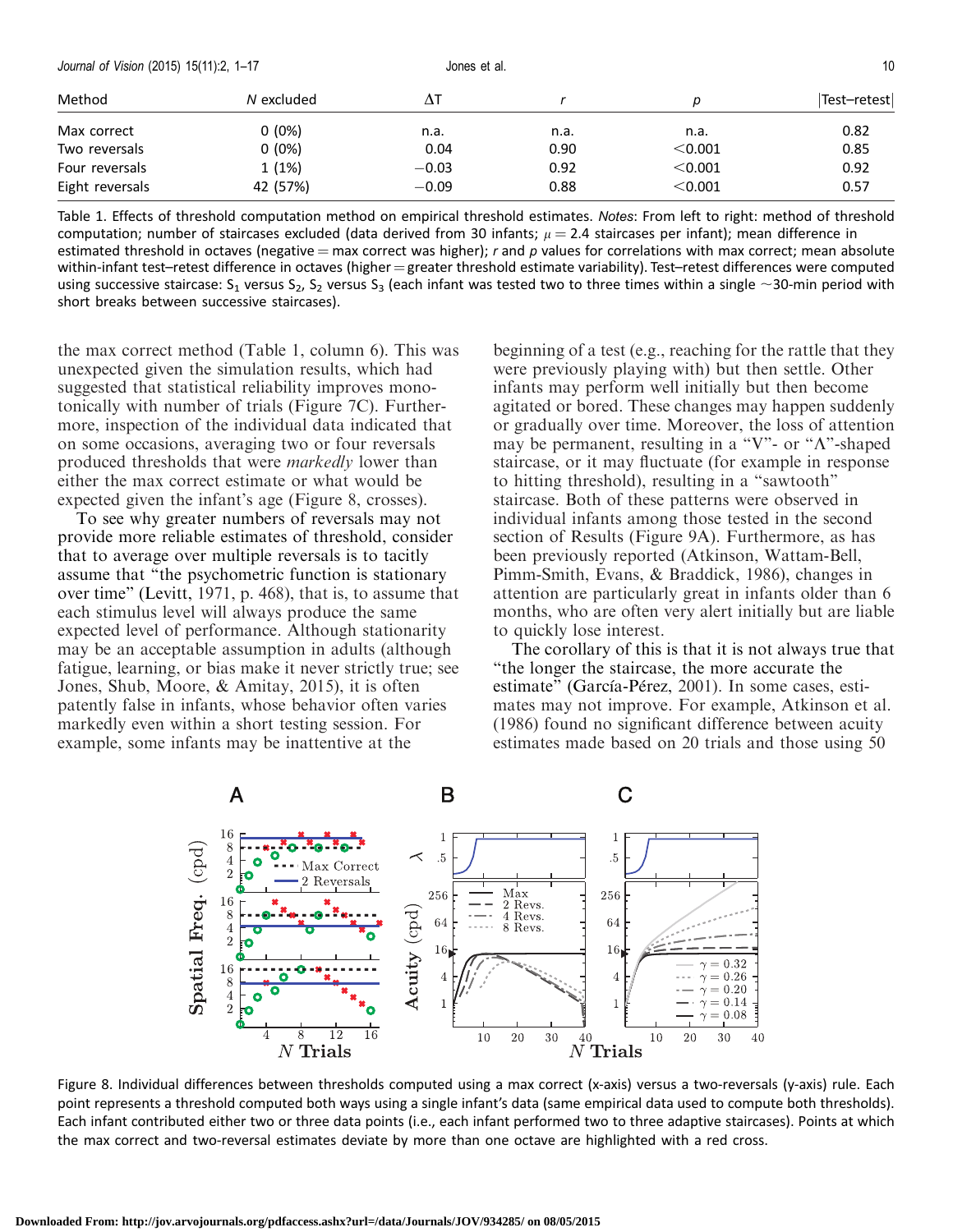<span id="page-10-0"></span>

Figure 9. Effect of nonstationary inattentiveness. (A) Example adaptive staircases from three infants, demonstrating a ''compliant'' staircase (top: observer attentive throughout), a ''sawtooth'' staircase (middle: transient loss of attention), and a ''K''-shaped staircase (bottom: permanent loss of attention). Horizontal lines indicate the resultant threshold estimates using either max correct (dashed) or two reversals (solid). (B) Monte Carlo simulations ( $N = 20,000$ ), demonstrating how an increase in lapse rates (inattentiveness) over time can affect threshold estimates given various thresholding strategies. (C) Monte Carlo simulations, demonstrating how the max correct rule is liable to produce inflated threshold estimates as the guess rate,  $\gamma$ , increases.

trials. In other cases, longer staircases may produce less accurate estimates. For example, if an infant gradually loses interest in the task, then averaging over the final reversals will cause the infant's ability to be systematically underestimated (Figure 9B). In contrast, the max correct rule does not require any assumptions about when the infant was or was not paying attention, only that he or she performed the task consistently at some point. In this sense, max correct may be a more robust measure of threshold when fluctuations in attentiveness are a concern and/or when no independent means exist by which to identify when such lapses have occurred.

It is important to stress, however, that the benefits of the max correct rule only hold when the task is designed to achieve low guessing rates. In contrast, when the probability of a false positive response is high, then an inattentive participant is liable, purely by chance, to produce a run of correct responses. Under the max correct rule, this would cause estimates of perceptual sensitivity to be overestimated permanently thereafter. As shown in [Figure 8C,](#page-9-0) a guessing rate of around 14% or less would be required to avoid spurious overestimates in the present task, given the expect number of test trials  $(\sim15-20)$ .

# General discussion

In adults, the question of how to measure psychophysical thresholds quickly, accurately, and reliably has been the subject of numerous studies (e.g.,

Amitay, Irwin, Hawkey, Cowan, & Moore, [2006](#page-13-0); L. G. Brown, [1996;](#page-14-0) García-Pérez, [2001;](#page-14-0) Green, [1990;](#page-14-0) Gu & Green, [1994;](#page-14-0) Johnson, Chauhan, & Shapiro, [1992](#page-14-0); Klein, [2001](#page-15-0); McKee et al., [1985;](#page-15-0) Rose, Teller, & Rendleman, [1970;](#page-15-0) Saberi & Green, [1996;](#page-15-0) Watson & Pelli, [1983\)](#page-16-0). However, relatively few authors have investigated the challenges particular to working with infants, such as the (a) very limited numbers of trials, (b) high variability between individuals, and (c) high levels of participant inattentiveness (cf. Banks & Dannemiller, [1987;](#page-13-0) A. M. Brown, [1990;](#page-14-0) García-Pérez, [1998](#page-14-0); Swanson & Birch, [1992;](#page-15-0) Teller, [1979;](#page-15-0) Viemeister & Schlauch, [1992](#page-15-0); Werner & Marean, [1991\)](#page-16-0). Furthermore, even fewer authors (Atkinson et al., [1986;](#page-13-0) Carney, [1992\)](#page-14-0) have considered how to maximize test efficiency in a clinical context, in which reliability and speed are particularly important.

Here we used both simulations and empirical data to explore how to maximize test efficiency in infants. The first section of [Results](#page-4-0) showed that a successful infant psychophysical test can be designed to offset low guess rates (false positives) against high lapse rates (false negatives). Given such task statistics, the second section of [Results](#page-4-0) demonstrated that targeting a relatively low threshold (e.g., 33.3% correct) provides a faster and more accurate measure of ability than traditional, "adult" targets of 70%–94% correct. Finally, the third section of [Results](#page-4-0) showed that when the guess rate is low, simply taking the maximum correct response is a viable way to compute threshold and is more robust to fluctuations in attentiveness.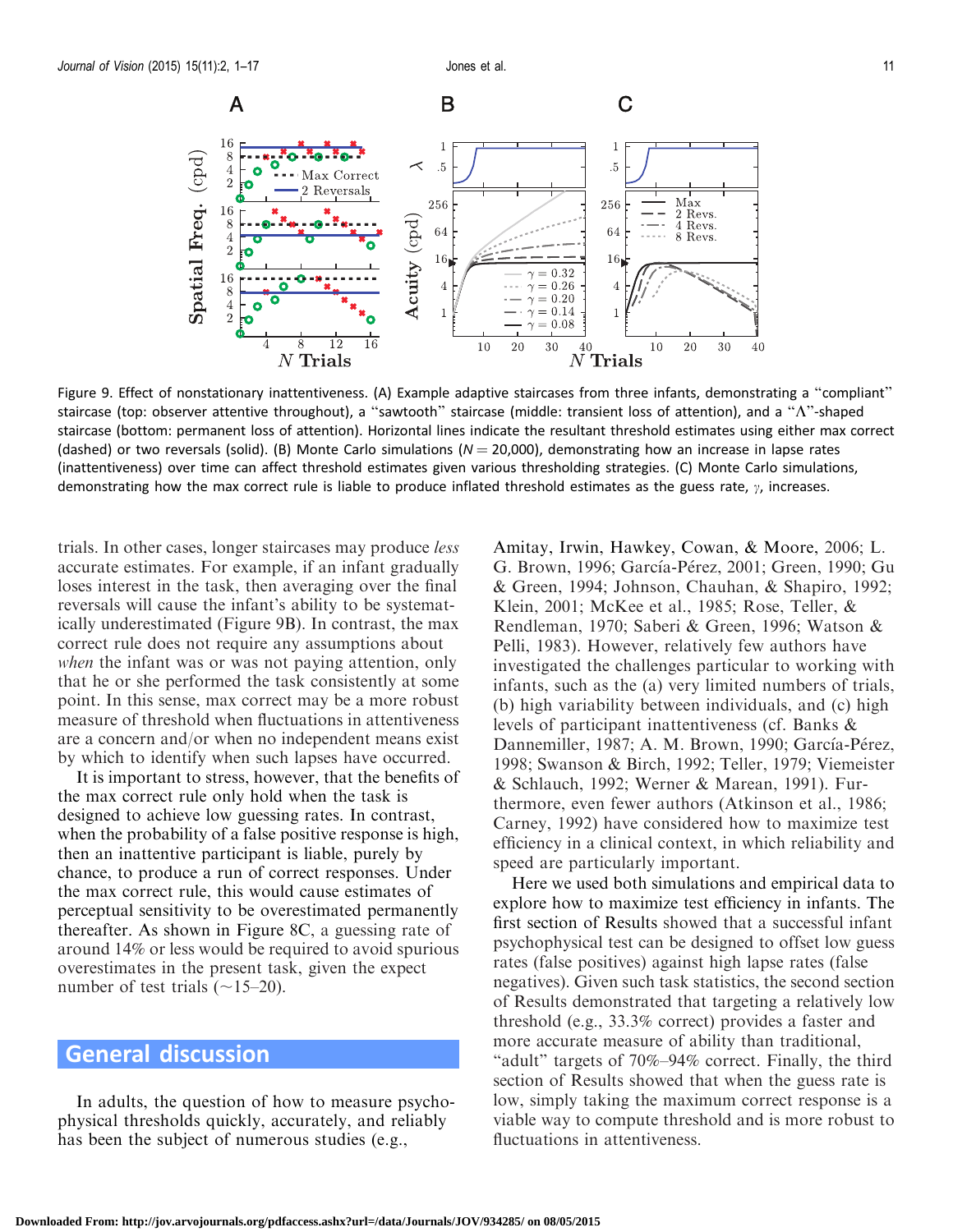### Other approaches to improving to improving test efficiency

In the present work, we have focused on how to accommodate the statistical differences that exist between infant and adult psychophysics, in particular, the high lapse rates exhibited by infants. An alternative approach is to make infants respond in a more adultlike manner, thereby obviating the need for a special, ''infant-friendly'' psychophysical approach. For example, some experimenters have attempted to minimize inattentiveness by devising highly salient stimuli, such as visual acuity gratings arranged into the pattern of a smiling face (Harris, Hansen, & Fulton, [1984\)](#page-14-0). More salient stimuli may be an effective means of engaging some infants and reducing lapse rates. However, their exact effectiveness is unclear, and they can seldom guarantee sustained attention in all infants. Furthermore, the ability to construct engaging stimuli is often limited by theoretical considerations, such as the need to minimize inadvertent response cues (e.g., edge effects; Campbell, Carpenter, & Levinson, [1969;](#page-14-0) Kelly, [1970\)](#page-14-0). Alternatively then, some authors recommend the use of suprathreshold ''reminder'' stimuli. These may be introduced periodically (Atkinson et al., [2006\)](#page-13-0) or after incorrect responses (e.g., Mayer et al., [1995\)](#page-15-0) and are again designed to mitigate or prevent a loss of concentration, especially as the staircase approaches threshold (see [Figure 9A](#page-10-0)). The precise effectiveness of this technique and its relative tradeoff with overall test duration remain largely unknown, however, and in our own work, such trials are generally used to identify inattentiveness rather than militate against it.

A related approach is to use an algorithm to judge when a child is being inattentive and to disregard those trials. Thus, a human experimenter will often exclude a trial post hoc if he or she feels the infant was not paying attention and will not start the next trial until the infant appears receptive. In this way, the effective lapse rate within "valid" test trials is reduced, sometimes to adultlike levels (e.g., Gwiazda et al., [1980](#page-14-0); Teller et al., [1982](#page-15-0)). The drawback of this approach is that it is highly labor intensive and can easily lead to subjective biases if the adult experimenter is not blind to expected performance. Nonetheless, with an expert operator, the preemption and exclusion of inattentive trials can be a highly effective means of improving test efficiency. It remains an interesting and open question whether such approach can be effectively formalized within an automated system, however. In lieu of such a mechanism, the present suggestion of combining low guess rates with a low target threshold may therefore be of particular use to authors looking to standardize or automate the process of testing.

Finally, another potential way to improve test efficiency is to adopt a Bayesian approach in which prior knowledge is used to guide future threshold estimates. For example, as discussed in the second section of [Results,](#page-4-0) most adaptive techniques work acceptably well when the staircase is made to start near true threshold. Accordingly, some infant testing procedures recommend varying the start point, depending on the age of the infant (e.g., Teller et al., [1986](#page-15-0)). However, this technique is liable to yield misleading results if the prior data are either inaccurate or inappropriate. If, for example, the question is whether the child's threshold is normal for his or her age, then a strong prior will bias the result toward the affirmative, increasing the chance of a type II error (misdiagnosis as normal). Moreover, appropriate normative data is not always available, especially when working with infants or patients.

#### The importance of low guess rates

The present results demonstrate that a key requirement for a successful test of infant detection threshold is a low guess rate. Thus, as stressed in the [Results](#page-4-0), the recommended use of low threshold targets (e.g., 33% correct) and a max correct rule only makes sense when the likelihood of making a correct response by chance is minimized.

In the empirical work reported here, low guess rates were obtained by using eye tracking to distinguish between a large number of possible target locations. However, high-precision technology is only one way to minimize false positive response, and human-coded tests can also exhibit surprisingly low guess rates. For example, anecdotal observations suggest that when a human operator ''manually'' classifies an infant's responses to a clinical Acuity Card stimulus, guess rates are also substantially below 50% despite the target always appearing in one of two locations. In the case of Acuity Cards, low guess rates are due to the fact that the coder is not actually making a forced-choice left– right gaze judgment but is instead making ''a broadly integrative, subjective judgment'' (McDonald et al., [1985,](#page-15-0) p. 158) of whether the infant saw the stimulus based on a wide range of information (e.g., the infant's eye movements, facial expression, pupil response, and any physical movements; Mayer et al., [1995](#page-15-0)). Another technique for reducing guess rates is to jitter the onset of the target stimulus randomly in time (much as the target was randomly jittered in space in the acuity test reported here). This further minimizes the chance that an infant will make a correct response by chance alone and is a strategy commonly used in both infant (Day et al., [2008\)](#page-14-0) and adult audiometry (British Society of Audiology, [2011\)](#page-14-0). In short, a range of approaches can be used to reduce guess rates, including the use of both advanced technology and/or the insights of an expert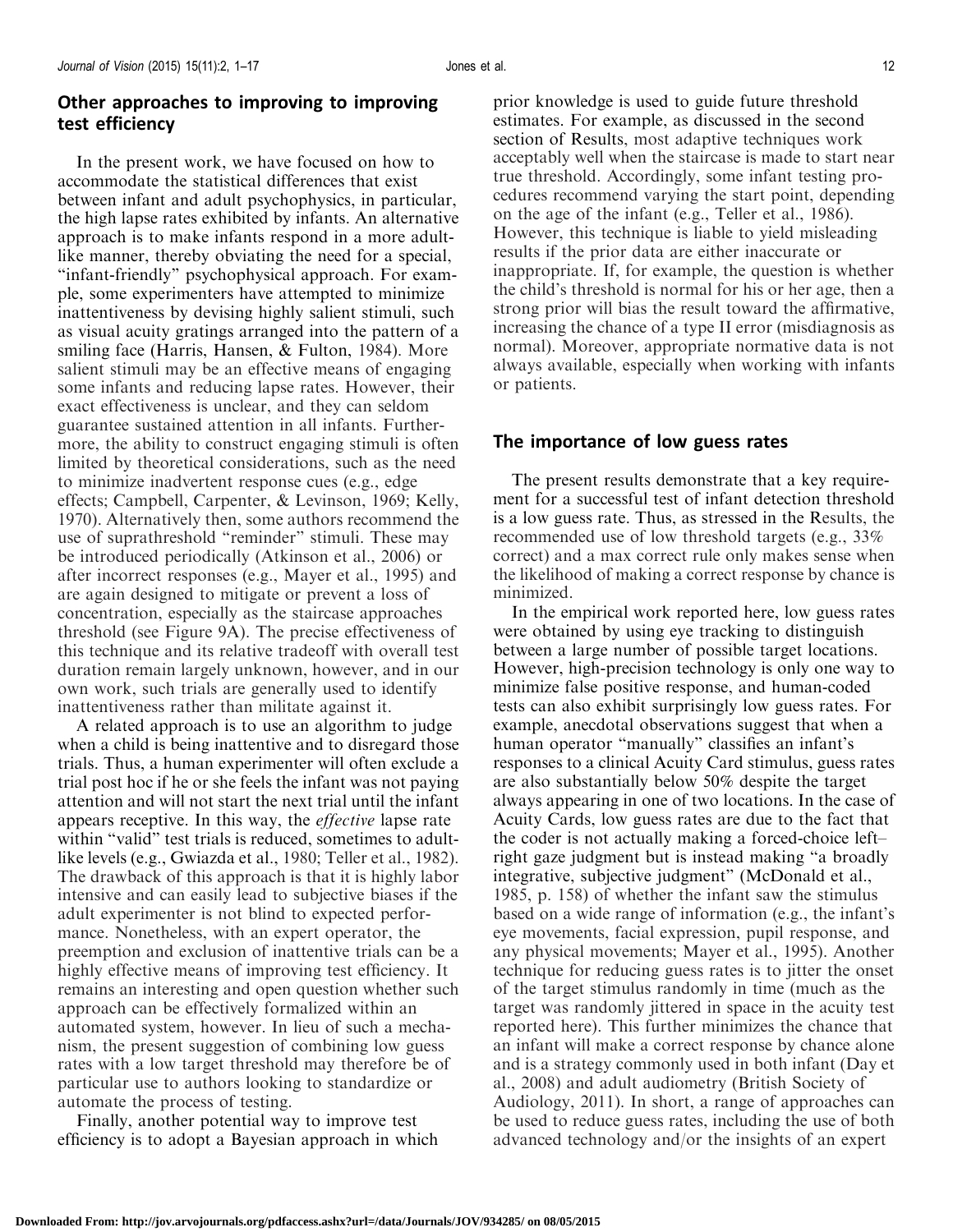human. Exactly how the guess rates achieved using more traditional "expert judgment" techniques compare with those reported here, achieved using eye tracking and a high number of target locations, remains uncertain. Furthermore, there are unresolved concerns that some techniques involving human judgments may make the dependent measure susceptible to operator bias (for discussion, see Teller et al., [1986\)](#page-15-0). However, the phenomenon itself is clear: namely, that clinical tests of infants typically exhibit much lower guess rates than tests of either infants or adults using standard psychophysical techniques (e.g., 2AFC methods).

Given that many existing clinical tests exhibit low guess rates, it is perhaps unsurprising that some of them also follow the other practices recommended here. Thus, although their articulation is novel, many successful clinical tests—by accident or design already exploit our recommendations of a low percentage correct threshold algorithm, combined with a max correct analysis rule. For example, Teller Acuity Cards (McDonald et al., [1985;](#page-15-0) Teller et al., [1986](#page-15-0)) have proven highly robust as a measure of visual acuity. In clinics, this test targets a relatively low threshold of 50% correct and uses a max correct rule to compute performance. Similarly, in infant audiometry, a weighted staircase is used to target 33.3% correct, and threshold is computed using a modified (''two out of three'') max correct rule (Day et al., [2008;](#page-14-0) Widen et al., [2000\)](#page-16-0). The present findings make explicit what makes these tests effective and could assist in the design of similarly effective tests in the future.

#### Generalizability of the present findings

In the present paper, we have focused on identifying procedures that increase test efficiency in infants. However, the same considerations may also apply more generally to instances in which there is a premium on estimating thresholds rapidly, including in normal adults. For example, the variations in attentiveness reported in the third section of [Results](#page-4-0) are not unique to infants, and qualitatively similar staircase dynamics have also been observed in both children (Moore, Ferguson, Halliday, & Riley, [2008\)](#page-15-0) and adults unaccustomed to psychophysical testing ([Jones et al., in](#page-14-0) [press](#page-14-0)). Although lapse rates in such instances tend to be smaller and more transient than those reported here in infants, they might nonetheless cause sensitivity to be underestimated systematically. The same principles of using low guess rates, low thresholds, and a max correct rule may therefore also be effective when measuring perceptual sensitivity in children or when performance is changing rapidly due to learning, adaptation, or short-acting interventions, such as transcranial magnetic stimulation.

Finally, it is important to note that in this paper we have concentrated on how best to assess sensory detection abilities in infants. For example, in the empirical data reported, we used eye tracking to measure infants' ability to fixate a salient visual acuity stimulus presented against a uniform background. We believe that the methods used and the theoretical recommendations presented would readily generalize to other measurements of auditory or visual detection (e.g., luminance, color, motion). A second major class of task, however, concerns discrimination (e.g., can infants distinguish between two faces, Pascalis, de Haan, & Nelson, [2002](#page-15-0), or two regions of a display containing different levels of statistical regularity, Wattam-Bell, [1992](#page-16-0)). For such tests, the analyses discussed here for visual detection are also appropriate although error rates may differ when the ''foil'' regions are not blank. Furthermore, when designing discrimination tasks, there may be additional complications to consider, which fall beyond the scope of the present work. For example, what constitutes a ''response'' when presented with two visible stimuli (e.g., first look, dwell time, number of fixations)? It may be that in discrimination tasks the limiting factor for a test's effectiveness may not be the performance level targeted or how threshold is computed, but how accurately responses can be classified on a trial-by-trial basis. In that respect, it remains unknown to what extent the process of response classification can be optimized and, in particular, the extent to which new technologies, such as remote eye tracking, can help to maximize speed, accuracy, and precision in tests of perceptual discrimination.

## **Conclusions**

- 1. The task statistics of a recent test of infant acuity were shown to reflect a high rate of inattentiveness (26%) but a low rate of false positive guessing (7%). Moreover, inattentiveness was shown to be nonstationary with some observers losing interest throughout the course of testing.
- 2. Given these properties, it was shown that accurate, reliable, and fast estimates of threshold could be best achieved by using a weighted staircase to target a low threshold and by taking max correct performance as the index of perceptual sensitivity.
- 3. These recommendations were supported by empirical data. A transformed staircase targeting a high threshold (70.7% correct) underestimated performance whereas a weighted staircase targeting a low threshold (33% correct) yielded much more accurate results. Furthermore, a max correct rule was more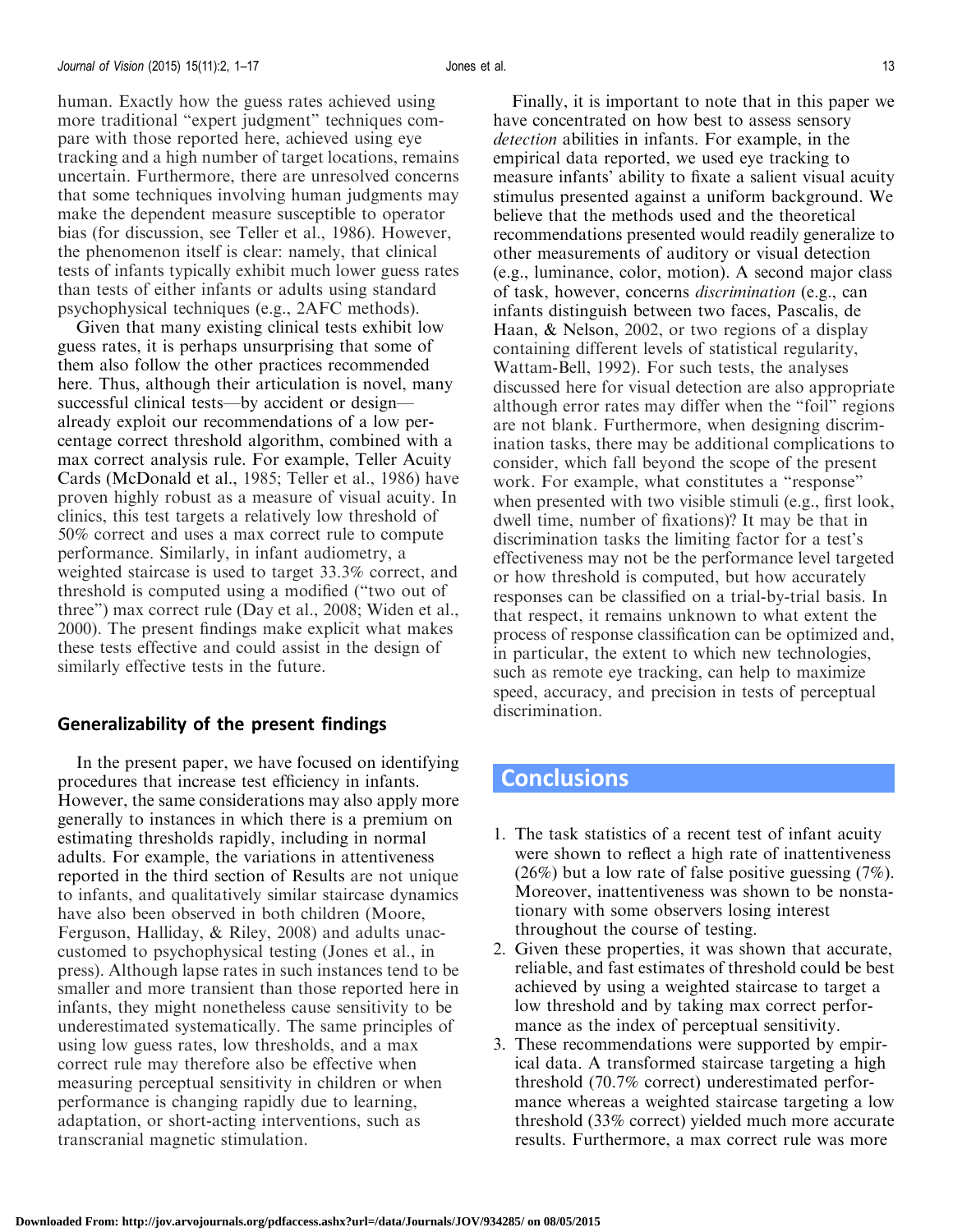<span id="page-13-0"></span>robust to fluctuations in attentiveness than averaging over reversals.

Keywords: psychophysics, infants, adaptive staircase, thresholds, signal detection theory

# Acknowledgments

The authors thank John Wattam-Bell for helpful discussion and criticism. This work was supported by Fight for Sight, the National Institute for Health Research Biomedical Research Centre at Moorfields Eye Hospital NHS Foundation Trust and UCL Institute of Ophthalmology, the Special Trustees of Moorfields Eye Hospital, and the Leverhulme Trust.

Commercial relationships: none. Corresponding author: Pete R. Jones. Email: p.r.jones@ucl.ac.uk. Address: Institute of Ophthalmology, University College London, London, UK.

### **Footnotes**

<sup>1</sup> In the clinical Acuity Card procedure, a trained operator presents the infant with a sequence of cards, each containing a black-and-white grating on either the left or right side. Gratings vary in spatial frequency and are presented against a gray background of matched mean luminance. Given their preference for pattern over uniformity, infants will tend to fixate the grating pattern if they can resolve it. The operator judges whether the infants fixate the grating and determines the highest spatial frequency that they fixate reliably.

 $2$  The 95% confidence interval for observer estimates of gaze location is approximately  $\pm$  5.6° (Cline, 1967), versus the manufacturer's figure of  $\pm$  0.3° given the present, Tobii X120, eye tracker (Tobii Technology, 2012).

<sup>3</sup> More exactly, a threshold of 40.5% can be assessed by using a weighted up-1.5, down-one staircase to target a 40% correct threshold.

<sup>4</sup> When attempting to compute eight-reversal thresholds, four infants contributed the maximum of three excluded staircases, and five infants contributed the minimum of zero excluded tracks. The remaining 30 tracks were distributed among the other 21 infants. Exclusions were not due to just a small number of infants and were qualitatively consistent with a Poisson distribution.

 $<sup>5</sup>$  In the present data, staircases contained a variable</sup> number of reversals because infants were required to

complete a minimum number of trials (and so could exhibit more than the minimum number of reversals). In other studies, a variable number of trials may also occur because a staircase was continued for as long as the infant was deemed to be attentive. Note that, in the present design, a trial could not continue if the infant was not attending to the stimulus display screen (i.e., if the eye tracker was not able to detect consistent fixations or detected substantial head movement). If the infant were to become uncooperative, then the prescribed number of trials could therefore not occur, and the staircase would be aborted. Such a situation never occurred within the data reported here, however.

### References

- Amitay, S., Irwin, A., Hawkey, D. J. C., Cowan, J. A., & Moore, D. R. (2006). A comparison of adaptive procedures for rapid and reliable threshold assessment and training in naive listeners. The Journal of the Acoustical Society of America, 119(3), 1616– 1625.
- Anderson, R. S., Evans, D. W., & Thibos, L. N. (1996). Effect of window size on detection acuity and resolution acuity for sinusoidal gratings in central and peripheral vision. Journal of the Optical Society of America. A, Optics, Image Science, and Vision, 13(4), 697–706.
- Armstrong, V., Maurer, D., Ellemberg, D., & Lewis, T. L. (2011). Sensitivity to first-and second-order drifting gratings in 3-month-old infants. I-Perception, 2(5), 440–457.
- Atkinson, J., Braddick, O., Rose, F. E., Searcy, Y. M., Wattam-Bell, J., & Bellugi, U. (2006). Dorsalstream motion processing deficits persist into adulthood in Williams syndrome. Neuropsychologia, 44(5), 828–833, doi:10.1016/j. neuropsychologia.2005.08.002.
- Atkinson, J., Wattam-Bell, J., Pimm-Smith, E., Evans, C., & Braddick, O. J. (1986). Comparison of rapid procedures in forced choice preferential looking for estimating acuity in infants and young children. In Detection and measurement of visual impairment in pre-verbal children (pp. 192–200). Dordrecht, The Netherlands: Springer Netherlands.
- Banks, M. S., & Dannemiller, J. L. (1987). Infant visual psychophysics. In P. Salapatek and L. Cohen (Eds.), Developmental psychology series, volume 1: handbook of infant perception (pp. 115–184). New York: Academic Press.
- Banks, M. S., & Salapatek, P. (1981). Infant pattern vision: A new approach based on the contrast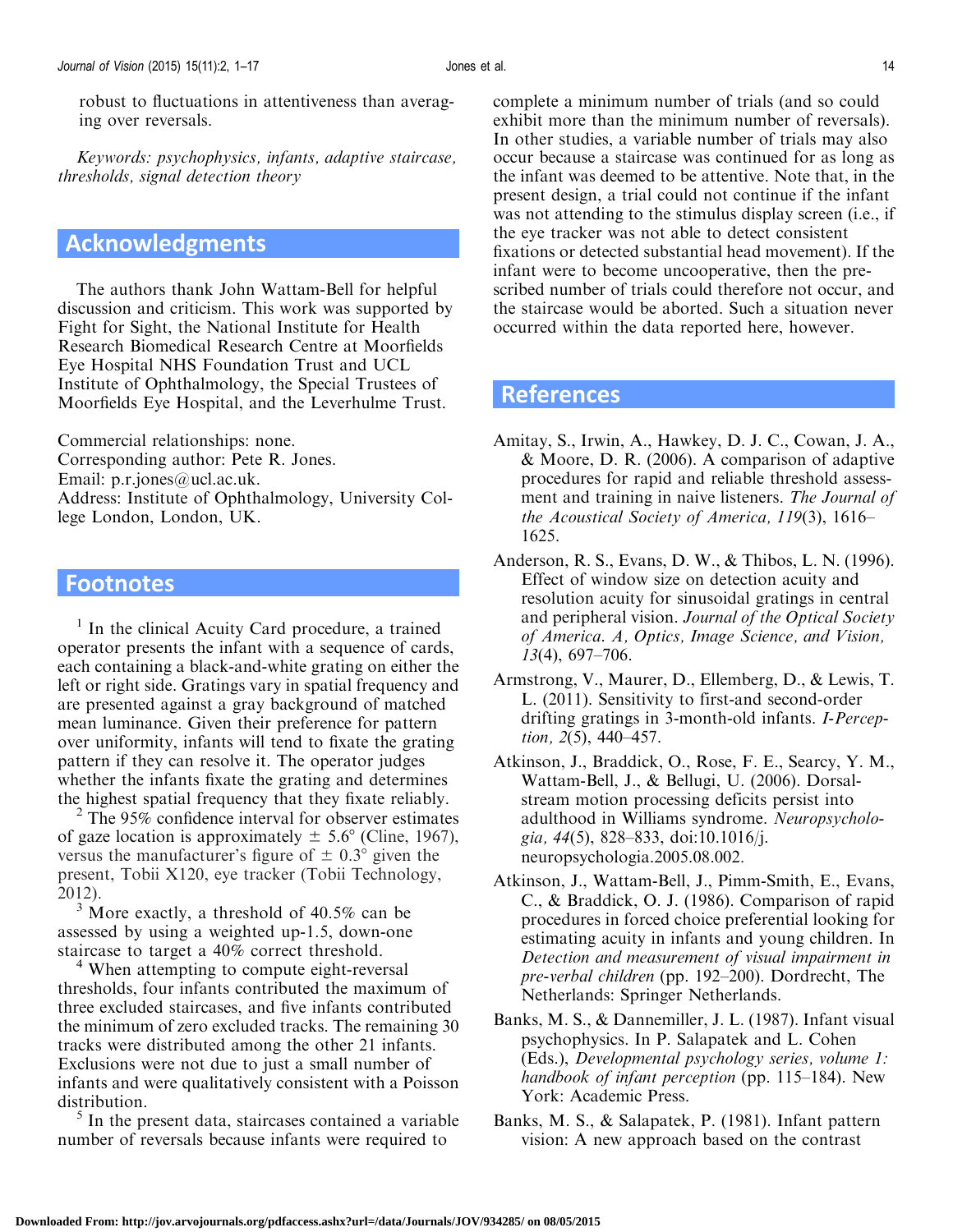<span id="page-14-0"></span>sensitivity function. Journal of Experimental Child Psychology, 31(1), 1–45.

- Banks, M. S., Stephens, B. R., & Dannemiller, J. L. (1982). A failure to observe negative preference in infant acuity testing. Vision Research, 22(8), 1025– 1031.
- British Society of Audiology. (2011). Recommended procedure for pure tone air and bone conduction threshold audiometry with and without masking. Reading, UK: British Society of Audiology.
- Brown, A. M. (1990). Development of visual sensitivity to light and color vision in human infants: A critical review. Vision Research, 30(8), 1159–1188.
- Brown, L. G. (1996). Additional rules for the transformed up-down method in psychophysics. Perception & Psychophysics, 58(6), 959–962.
- Campbell, F. W., Carpenter, R. H. S., & Levinson, J. Z. (1969). Visibility of aperiodic patterns compared with that of sinusoidal gratings. The Journal of Physiology, 204(2), 283–298.
- Carney, A. E. (1992). Bridging the gap between developmental psychoacoustics and pediatric audiology. In L. A. Werner & E. W. Rubel (Eds.), Developmental psychoacoustics (pp. 333–349). Washington, DC: American Psychological Association, doi:10.1037/10119-007.
- Cline, M. G. (1967). The perception of where a person is looking. The American Journal of Psychology, 82(4), 41–50, doi:10.2307/1420441.
- Cone-Wesson, B. (2003). Pediatric audiology: A review of assessment methods for infants. Audiological Medicine, 1(3), 175–184.
- Day, J., Green, R. J., Munro, K. J., Parry, G., Shaw, P., Wood, S. A., ... Sutton, G. J. (2008). *Visual* reinforcement audiometry testing of infants. A recommended test protocol (v. 2.0). Watford, UK: NHSP Clinical Group. Available at http://hearing. screening.nhs.uk/protocols\_audioassess
- Dobkins, K. R., Lia, B., & Teller, D. Y. (1997). Infant color vision: Temporal contrast sensitivity functions for chromatic (red/green) stimuli in 3-montholds. Vision Research, 37(19), 2699–2716.
- Dobson, V., & Teller, D. Y. (1978). Visual acuity in human infants: A review and comparison of behavioral and electrophysiological studies. Vision Research, 18(11), 1469–1483.
- Fantz, R. L. (1958). Pattern vision in young infants. The Psychological Record, 8, 43–47.
- García-Pérez, M. A. (1998). Forced-choice staircases with fixed step sizes: Asymptotic and small-sample properties. Vision Research, 38(12), 1861–1881.
- García-Pérez, M. A. (2001). Yes-no staircases with

fixed step sizes: Psychometric properties and optimal setup. Optometry & Vision Science, 78(1), 56–64.

- Green, D. M. (1990). Stimulus selection in adaptive psychophysical procedures. The Journal of the Acoustical Society of America, 87(6), 2662–2674.
- Green, D. M. (1995). Maximum-likelihood procedures and the inattentive observer. The Journal of the Acoustical Society of America, 97(6), 3749–3760.
- Green, D. M., & Swets, J. A. (1974). Signal detection theory and psychophysics. Melbourne, FL: Krieger.
- Gu, X., & Green, D. M. (1994). Further studies of a maximum-likelihood yes–no procedure. The Journal of the Acoustical Society of America, 96(1), 93– 101.
- Gwiazda, J., Wolfe, J. M., Brill, S., Mohindra, I., & Held, R. (1980). Quick assessment of preferential looking acuity in infants. American Journal of Optometry and Physiological Optics, 57(7), 420– 427.
- Harris, S. J., Hansen, R. M., & Fulton, A. B. (1984). Assessment of acuity in human infants using face and grating stimuli. Investigative Ophthalmology & Visual Science, 25(7), 782–786. [[PubMed\]](http://www.ncbi.nlm.nih.gov/pubmed/6735642) [\[Article](http://iovs.arvojournals.org/article.aspx?articleid=2176917)]
- Held, R., Gwiazda, J., Brill, S., Mohindra, I., & Wolfe, J. (1979). Infant visual acuity is underestimated because near threshold gratings are not preferentially fixated. Vision Research, 19(12), 1377–1379.
- Johnson, C. A., Chauhan, B. C., & Shapiro, L. R. (1992). Properties of staircase procedures for estimating thresholds in automated perimetry. Investigative Ophthalmology & Visual Science, 33(10), 2966–2974. [[PubMed\]](http://www.ncbi.nlm.nih.gov/pubmed/1526745) [\[Article](http://iovs.arvojournals.org/article.aspx?articleid=2160850)]
- Jones, P. R., Kalwarowsky, S., Atkinson, J., Braddick, O. J., & Nardini, M. (2014). Automated measurement of resolution acuity in infants using remote eye-tracking. Investigative Ophthalmology & Visual Science, 55(12), 8102–8110. [\[PubMed\]](http://www.ncbi.nlm.nih.gov/pubmed/25352118) [\[Article](http://iovs.arvojournals.org/article.aspx?articleid=2212669)]
- Jones, P. R., Shub, D. E., Moore, D. R., & Amitay, S. (2015). The role of response bias in perceptual learning. Journal of Experimental Psychology: Learning, Memory, and Cognition, E-pub ahead of print.
- Kaernbach, C. (1991). Simple adaptive testing with the weighted up-down method. Attention, Perception, & Psychophysics, 49(3), 227–229.
- Kaernbach, C. (2001). Adaptive threshold estimation with unforced-choice tasks. Perception & Psychophysics, 63(8), 1377–1388.
- Kelly, D. H. (1970). Effects of sharp edges on the visibility of sinusoidal gratings. Journal of the Optical Society of America, 60(1), 98–102.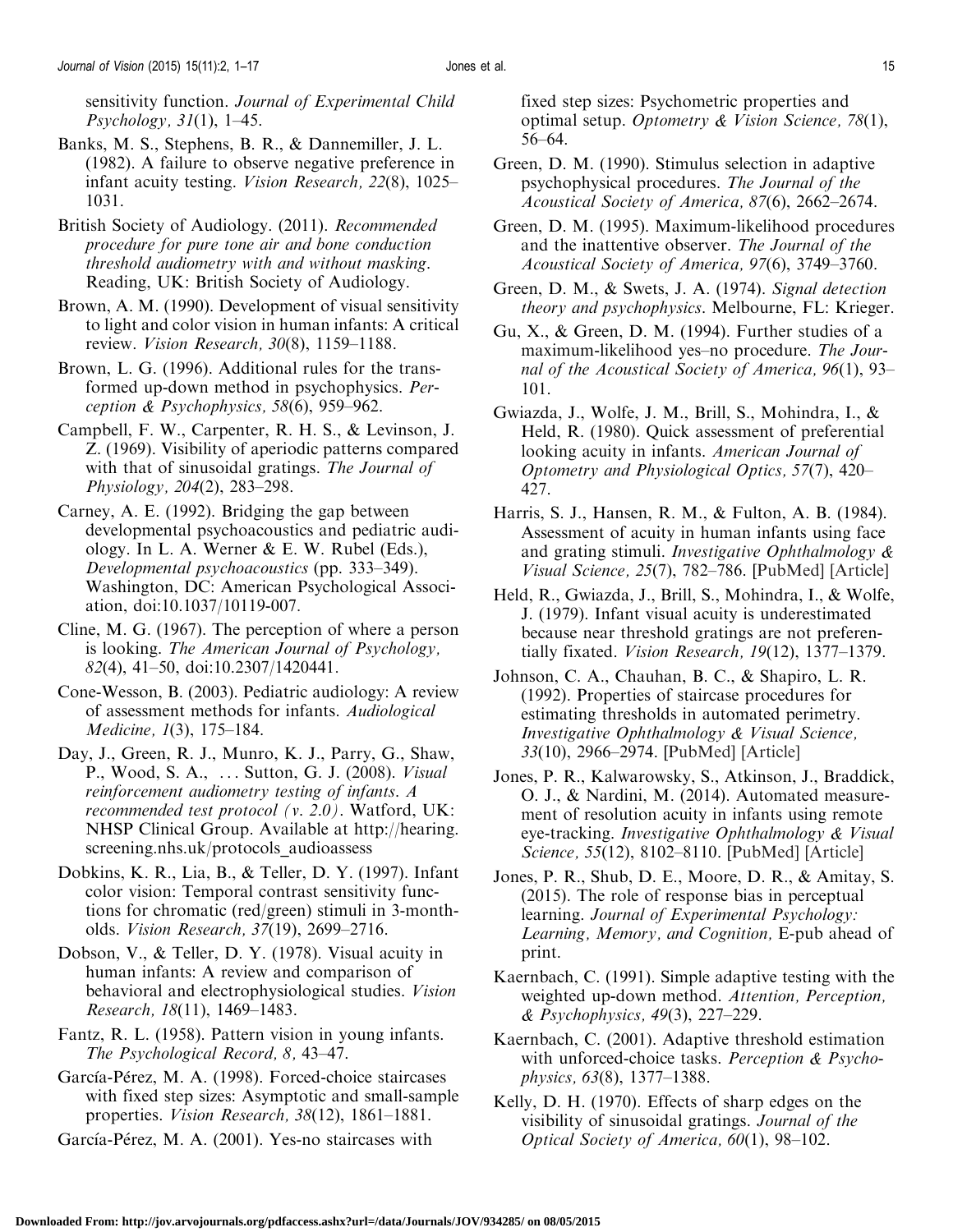<span id="page-15-0"></span>Kingdom, A. A. F., & Prins, N. (2009). Psychophysics: A practical introduction. London, England: Academic Press.

Klein, S. A. (2001). Measuring, estimating, and understanding the psychometric function: A commentary. Attention, Perception, & Psychophysics, 63(8), 1421–1455.

Leek, M. R. (2001). Adaptive procedures in psychophysical research. Attention, Perception, & Psychophysics, 63(8), 1279–1292.

Levitt, H. (1971). Transformed up-down methods in psychoacoustics. The Journal of the Acoustical Society of America, 49(2), 467–477.

Lewis, T. L., Maurer, D., Chung, J. Y. Y., Holmes-Shannon, R., & Van Schaik, C. S. (2000). The development of symmetrical OKN in infants: Quantification based on OKN acuity for nasalward versus temporalward motion. Vision Research,  $40(4)$ ,  $445-453$ .

Macmillan, N. A., & Creelman, C. D. (2005). Detection theory: A user's guide. Mahwah, NJ: Lawrence Erlbaum Associates.

Mayer, D. L., Beiser, A. S., Warner, A. F., Pratt, E. M., Raye, K. N., & Lang, J. M. (1995). Monocular acuity norms for the Teller Acuity Cards between ages one month and four years. Investigative Ophthalmology & Visual Science, 36(3), 671–685. [[PubMed](http://www.ncbi.nlm.nih.gov/pubmed/7890497)] [[Article\]](http://iovs.arvojournals.org/article.aspx?articleid=2179925)

McDonald, M. A., Dobson, V., Sebris, S. L., Baitch, L., Varner, D., & Teller, D. Y. (1985). The acuity card procedure: A rapid test of infant acuity. Investigative Ophthalmology & Visual Science, 26(8), 1158–1162. [\[PubMed](http://www.ncbi.nlm.nih.gov/pubmed/4019107)] [\[Article\]](http://iovs.arvojournals.org/article.aspx?articleid=2159823)

McKee, S. P., Klein, S. A., & Teller, D. Y. (1985). Statistical properties of forced-choice psychometric functions: Implications of probit analysis. Perception & Psychophysics,  $37(4)$ ,  $286-298$ .

Mohn, G., & van Hof-van Duin, J. (1986). Rapid assessment of visual acuity in infants and children in a clinical setting, using acuity cards. In Detection and measurement of visual impairment in pre-verbal children (pp. 363–371). Dordrecht, the Netherlands: Springer Netherlands.

Moore, D. R., Ferguson, M. A., Halliday, L. F., & Riley, A. (2008). Frequency discrimination in children: Perception, learning and attention. Hearing Research, 238(1–2), 147–154.

Olsho, L. W., Koch, E. G., Halpin, C. F., & Carter, E. A. (1987). An observer-based psychoacoustic procedure for use with young infants. Developmental Psychology, 23(5), 627–640.

Pascalis, O., de Haan, M., & Nelson, C. A. (May 17,

2002). Is face processing species-specific during the first year of life? Science, 296, 1321–1323.

Prins, N. (2012). The psychometric function: The lapse rate revisited. Journal of Vision, 12(6):25, 1–16, doi: 10.1167/12.6.25. [\[PubMed\]](http://www.ncbi.nlm.nih.gov/pubmed/22715196) [\[Article\]](http://jov.arvojournals.org/article.aspx?articleid=2192299)

Rose, R. M., Teller, D. Y., & Rendleman, P. (1970). Statistical properties of staircase estimates. Perception & Psychophysics, 8(4), 199–204.

Saberi, K., & Green, D. M. (1996). Adaptive psychophysical procedures and imbalance in the psychometric function. The Journal of the Acoustical Society of America, 100(1), 528–536.

Salomão, S. R., & Ventura, D. F. (1995). Large sample population age norms for visual acuities obtained with Vistech-Teller Acuity Cards. Investigative Ophthalmology & Visual Science, 36(3), 657–670. [[PubMed](http://www.ncbi.nlm.nih.gov/pubmed/7890496)] [[Article\]](http://iovs.arvojournals.org/article.aspx?articleid=2179918)

Swanson, W. H., & Birch, E. E. (1990). Infant spatiotemporal vision: Dependence of spatial contrast sensitivity on temporal frequency. Vision Research, 30(7), 1033–1048.

Swanson, W. H., & Birch, E. E. (1992). Extracting thresholds from noisy psychophysical data. Perception & Psychophysics,  $51(5)$ , 409–422.

Teller, D. Y. (1979). The forced-choice preferential looking procedure: A psychophysical technique for use with human infants. Infant Behavior and Development, 2, 135–153.

Teller, D. Y., Mar, C., & Preston, K. L. (1992). Statistical properties of 500-trial infant psychometric functions. In L. A. Werner & E. W. Rubel (Eds.), Developmental psychoacoustics (pp. 211– 227). Washington, DC: American Psychological Association, doi:10.1037/10119-008.

Teller, D. Y., Mayer, D. L., Makous, W. L., & Allen, J. L. (1982). Do preferential looking techniques underestimate infant visual acuity? Vision Research, 22(8), 1017–1024.

Teller, D. Y., McDonald, M. A., Preston, K., Sebris, S. L., & Dobson, V. (1986). Assessment of visual acuity in infants and children: The acuity card procedure. Developmental Medicine & Child Neurology, 28(6), 779–789.

Tobii Technology. (2012). Accuracy and precision test report: Tobii X120 eye tracker. Danderyd, Sweden: Tobii Technology AB.

Treutwein, B. (1995). Adaptive psychophysical procedures. Vision Research, 35(17), 2503–2522.

Viemeister, N. F., & Schlauch, R. S. (1992). Issues in infant psychoacoustics. In L. A. Werner & E. W. Rubel (Eds.), Developmental psychoacoustics (pp.